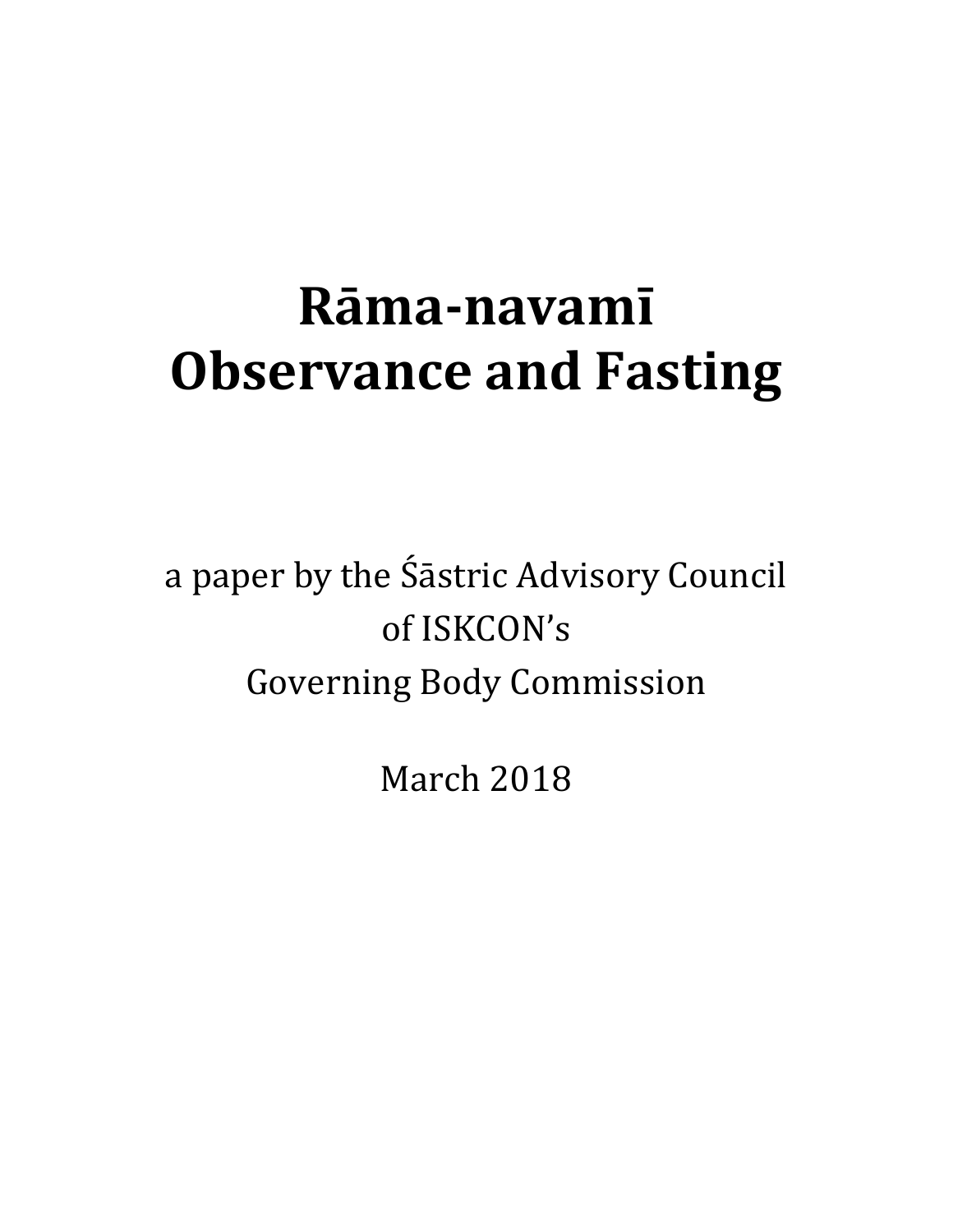# Rāma-navamī Observance & Fasting

# Contents

| Section in Hari-bhakti-vilāsa called atha pūjā-vyatirikta-bhojana-doșāḥ, the offense(s) of |  |
|--------------------------------------------------------------------------------------------|--|
|                                                                                            |  |
|                                                                                            |  |
|                                                                                            |  |
| Example from Śrīla Bhaktisiddhānta Saraswati Țhākura's instructions 23                     |  |
|                                                                                            |  |
|                                                                                            |  |
|                                                                                            |  |
|                                                                                            |  |
|                                                                                            |  |
|                                                                                            |  |
|                                                                                            |  |
| Interviews and Written Accounts of Śrīla Prabhupāda's Behavior and the Practice During     |  |
| Arundhati devī dāsī who observed Rāma-navamī with Śrīla Prabhupāda                         |  |
|                                                                                            |  |
|                                                                                            |  |
|                                                                                            |  |
| Opening of Krsna-Balarāma Temple on Rāma-navamī in Śrīla Prabhupāda's presence             |  |
|                                                                                            |  |
| Nārāyanī devī dāsī's experience as a pūjāri in India during Śrīla Prabhupāda's time 29     |  |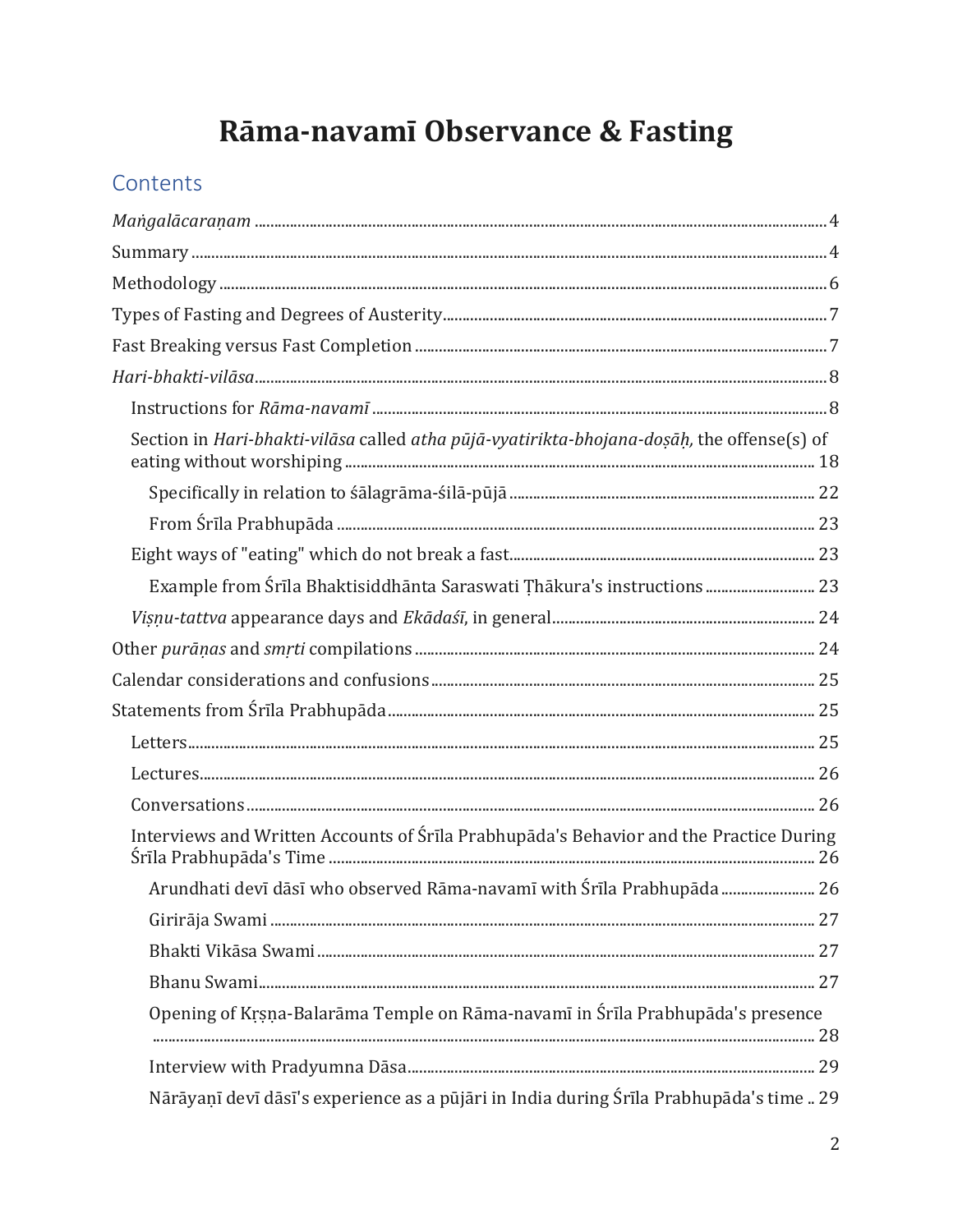| Interview with Purnaprajña Dāsa, another pūjāri at Calcutta temple during Śrīla         |  |
|-----------------------------------------------------------------------------------------|--|
|                                                                                         |  |
|                                                                                         |  |
|                                                                                         |  |
| Information from Gopīnātha Bābājī Mahārāja of Gopīnātha Gaudīya Matha  31               |  |
| Ambiguity and Flexibility in Fasting on the Appearance and Disappearance Days of the    |  |
|                                                                                         |  |
|                                                                                         |  |
|                                                                                         |  |
|                                                                                         |  |
|                                                                                         |  |
|                                                                                         |  |
| Visnu-tattva Appearance Days in General: Rationale for particular times to complete the |  |
|                                                                                         |  |
|                                                                                         |  |
|                                                                                         |  |
| Śrīla Prabhupāda's written statements, oral instructions, and practices  34             |  |
|                                                                                         |  |
|                                                                                         |  |
|                                                                                         |  |
|                                                                                         |  |
|                                                                                         |  |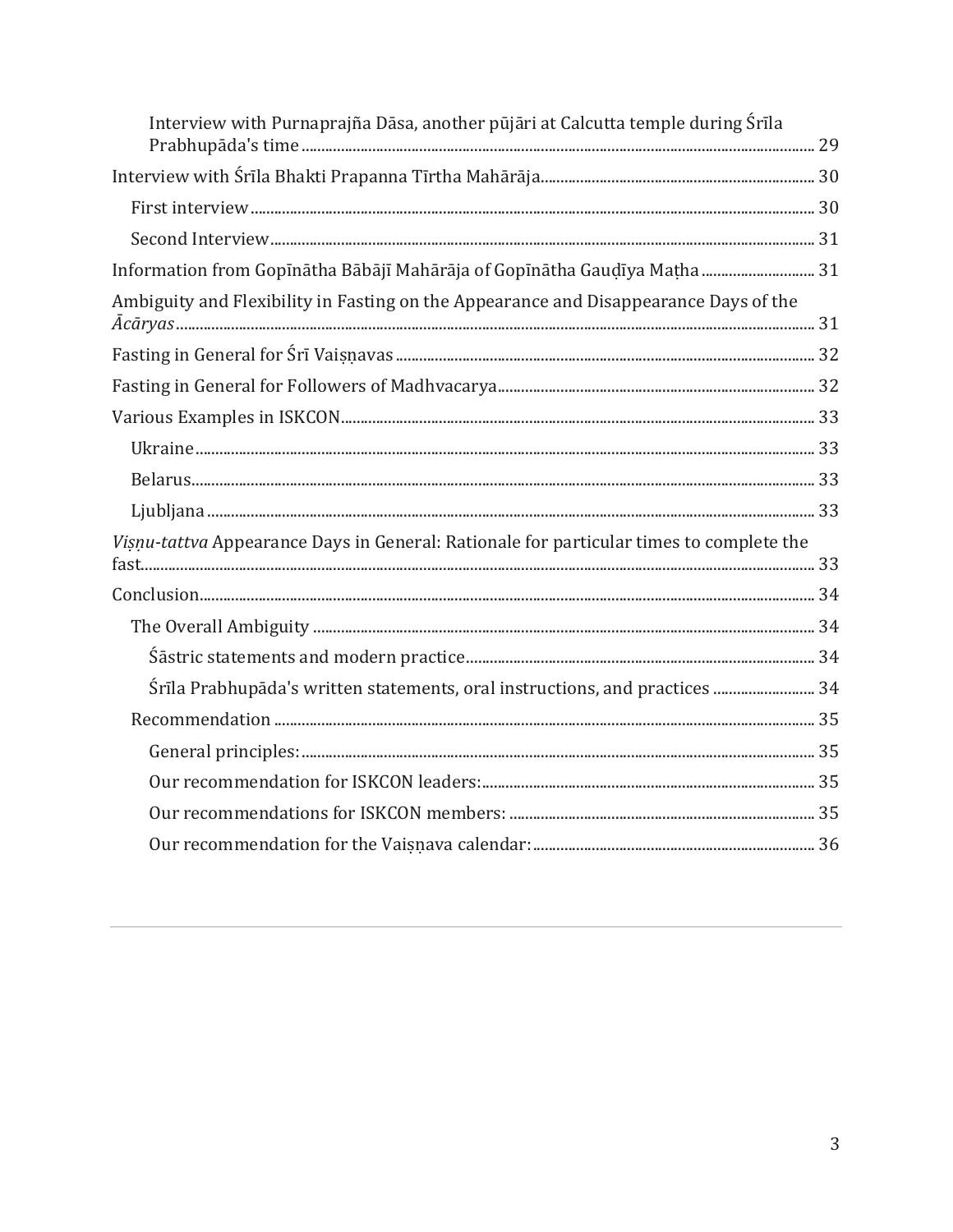# *Maṅgalācaraṇam*

*namo brahmaṇya-devāya*

*rāmāyākuṇṭha-medhase*

*uttamaśloka-dhuryāya*

*nyasta-daṇḍārpitāṅghraye*

<span id="page-3-0"></span>O Lord, You are the Supreme Personality of Godhead, who have accepted the *brāhmaṇas* as Your worshipable deity. Your knowledge and memory are never disturbed by anxiety. You are the chief of all famous persons within this world, and Your lotus feet are worshiped by sages who are beyond the jurisdiction of punishment. O Lord Rāmacandra, let us offer our respectful obeisances unto You. (*Śrīmad-bhāgavatam* 9.11.7)

> *sītā-lāvaṇya-pīyūṣapāna-pātrāyitekṣaṇaḥ śiveṣvāsa-bhañjano 'sau pātu vo raghunandanaḥ*

<span id="page-3-1"></span>His eyes turned into lotus leaf shaped vessels due to drinking the nectar of the beauty of the youth of Sītā. May Raghunandana, the breaker of Śiva's bow protect you all.

# Summary

In this paper, we present research on the length and type of fasting for *Rāma-navamī* from *sādhu*, *śāstra* and guru. We also examine related items such as the concept of completing one's fasting vow, specific calendar considerations, a comparison with other *viṣṇu-tattva* appearance days and *Ekādaśī*, and practices in some ISKCON centers. We then make recommendations at the end of the paper of general principles which we apply to ISKCON leaders, ISKCON members, and suggestions for the calendar listing.

A summary of the main findings upon which we base our recommendations is as follows:

In *śāstra* there are many types of fasting, such as from all food and water, only food, or from certain types of food. The Sanskrit term for the successful completion of the one's vow is *vrata-pāraṇa,* at which time one resumes eating or drinking what one had abstained from. The *śāstric* reference for how to observe and complete fasting for *Rāma-navamī* is the 14th *Vilāsa* (Chapter) of the *Hari-bhakti-vilāsa* where, as on all *viṣṇu-tattva* appearance days, fasting is prescribed from sunrise on the appearance day to sunrise on the following day. In another section (*atha pūjā-vyatirikta-bhojana-doṣāḥ*), there are general instructions that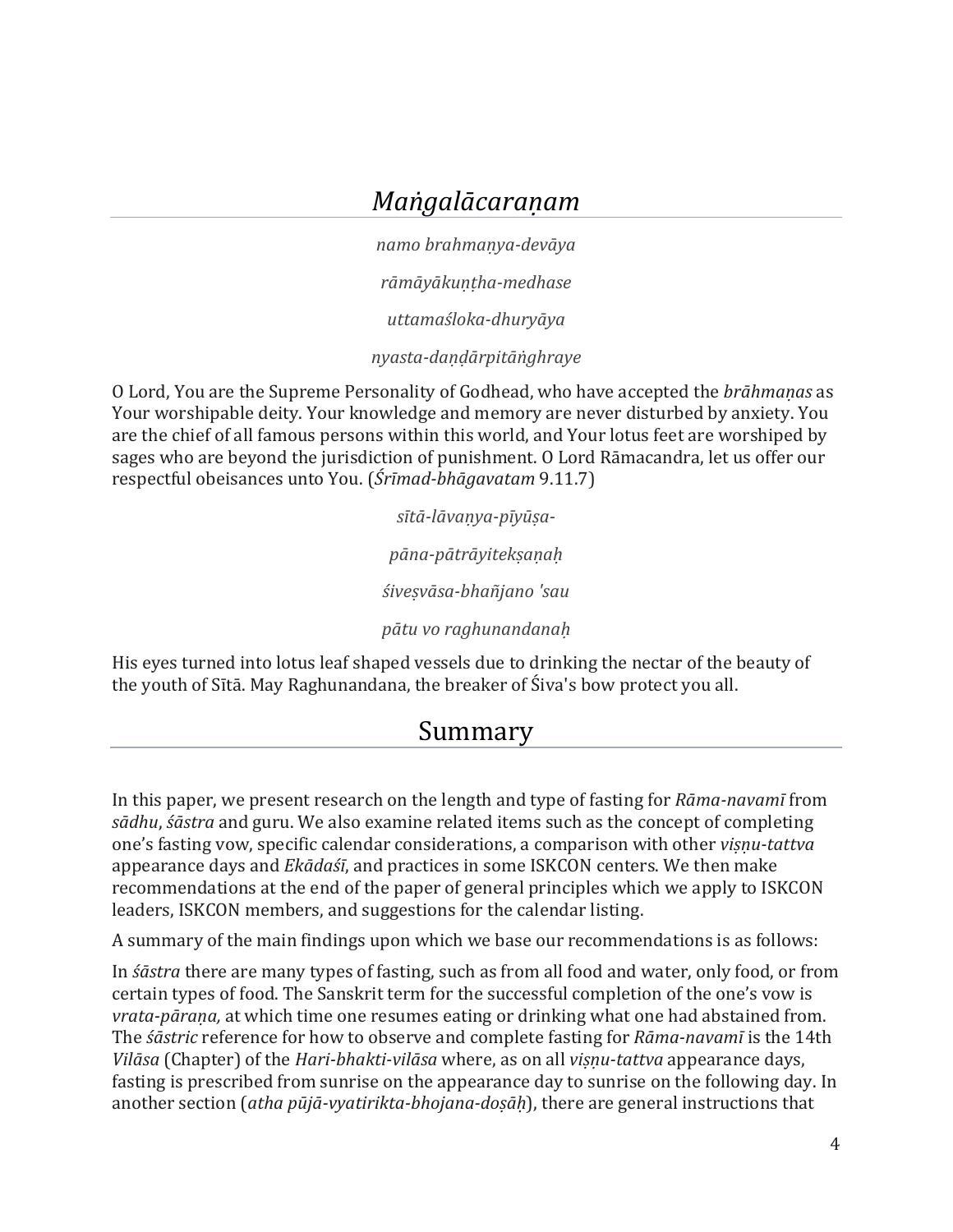one should daily worship the Lord before eating or drinking. On an appearance day, the main worship of the Lord will only occur at or after the time of His appearance, and The *Nirṇaya-sindhuḥ* (*Pariccheda* 2, *Caitra-navamī* section, page 64) of Kamalākara Bhaṭṭa quotes from the *Agastya-saṁhitā* that the appearance of Lord Rāma was at noon. Additionally, in verse 12.100 of the *Hari-bhakti-vilāsa*, there are a list of items which do not break a fast, including anything one's guru's orders and offerings that a *brāhmaṇa* desires us to eat.

*Śāstra:* Regarding time to end one's fasting vow:

- fast from sunrise on *Rāma-navamī* to sunrise the next day
- minimum time to complete one's fast (in general) is until after the Lord is worshipped that day (logically one cannot worship the Lord until he appears, and Rāma appears at noon, so at least fast until noon)
- any food offered by one's guru or a *brāhmana* does not break a fast

*Śāstra:* Regarding the type of food one eats at the end of fasting:

• No mention whatsoever; whatever food or drink one has abstained from

When researching regarding s*ādhus* other than in ISKCON, from interviews with Śrīla Bhakti Prapanna Tīrtha Mahārāja and Gopīnātha Bābājī Mahārāja we learn that among various Maṭhas, there are a variety of standards. Most end their fast at the time of the appearance of the Lord (in this case, noon) and some places serve a full grain feast, and some places serve *anukalpa* (Ekadasi type). The Śrī Vaisnavas' tradition is of a fast on, for example, *Janmāṣṭamī*, from sunrise to sunrise, but in practice members do not generally fast. Madhva *sannyāsīs* eat once a day in general. On *Ekādaśīs* and other religious fast days they fast completely. Other Madhvas fast optionally.

Sadhus: Regarding time to end one's fasting vow:

• Various Gaudīya Mathas fast until noon or evening. Śrī Vaisnavas and followers of Madha fast only as individual *vratās.*

Sadhus: Regarding the type of food one eats at the end of fasting:

• Some Gauḍīya Maṭhas serve a full, regular grain feast; some serve *anukalpa* (Ekadasi style)

### Guru/ Śrīla Prabhupāda:

There is ample evidence that in letters, and in lectures and conversations that did not take place on the day of *Rāma-navamī,* Śrīla Prabhupāda instructed completing one's fast in the evening. However, when he was present with devotees on *Rāma-navamī* day he consistently directed completing the fast at mid-day and with a full-grain, opulent feast. His directions given on *Rāma-navamī* day itself often explicitly took into consideration the local needs of devotees and bringing in the outside community.

Śrīla Prabhupāda: Regarding time to end one's fasting vow:

• Śrīla Prabhupāda instructed to fast until evening or moonrise in letters, and in lectures and conversations that did not take place on the day of *Rāma-navamī* itself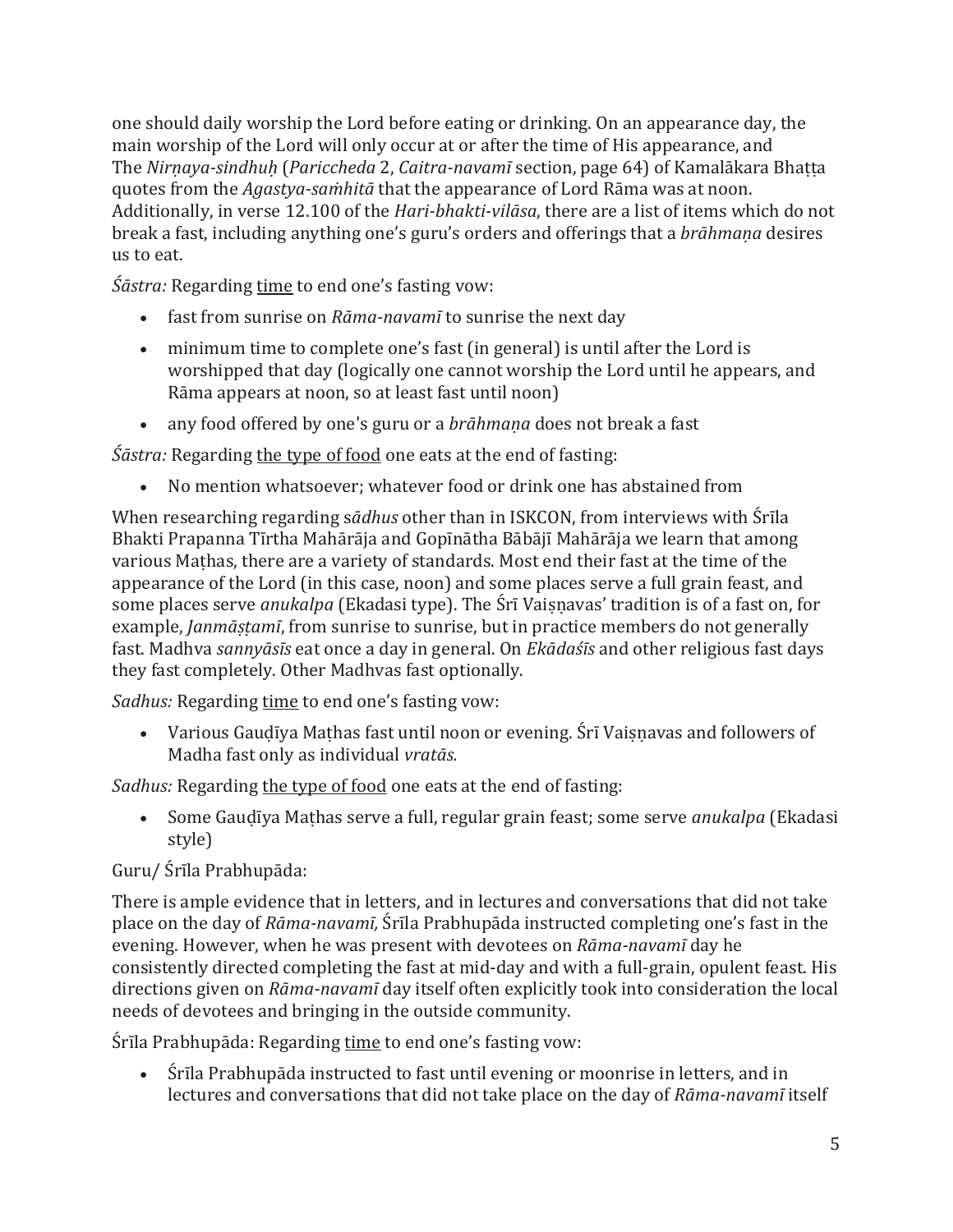- Śrīla Prabhupāda's verbal instruction on the day of *Rāma-navamī* itself and his instruction and practice on locations when *Rāma-navamī* was occurring was to fast until noon
- Śrīla Prabhupāda appeared to be emphasizing local needs in terms of both the devotees and guests in his decision of the time to break the fast

Śrīla Prabhupāda: Regarding the type of food one eats at the end of fasting:

- Śrīla Prabhupāda directly instructed opulent and full grain feasts when *Rāmanavamī* was celebrated in his physical presence
- Śrīla Prabhupāda appeared to be emphasizing local needs in terms of both the devotees and guests in his decision of the type of prasadam served.

Recommendations based on the above research are in the conclusion of this paper.

# Methodology

<span id="page-5-0"></span>The GBC asked the Śāstric Advisory Council (SAC) to research and give recommendations on the length and type of fast that should be followed on *Rāma-navamī*.

SAC members who contributed to this paper are: Ādi-purusa Dāsa, Brijbasi Dāsa, Chaitanyacharan Dāsa, Drutakarmā Dāsa, Gaurāṅga Dāsa, Hari Pārṣada Dāsa, Nārāyaṇī devī dāsī, Sarvajña Dāsa, and Urmilā devī dāsī (chair). We discussed the paper by conference call on 31 May 2017. Each participating member researched various areas. Each member contributed to the Wiki mostly during December 2017 (because from May-November we were working on a complex hermeneutics paper), and could edit and modify others' work. Each member could see a history of changes and each has approved how he or she is credited here. Among the SAC members, we especially note that Hari Pārṣada Dāsa contributed to the *maṅgalācaraṇa* verses at the beginning and the end as well as the section on fast breaking vs. fast completion. He also translated the verses pertaining to *Rāma-navamī* from *Hari-bhakti-vilāsa* along with the commentary of Śrīla Sanātana Gosvāmī as well as the verses from other *purāṇas* and *smṛtis*.

For this paper, SAC relied heavily on consultants who were not part of their conference call or their email group discussions. SAC members solicited their advice, shared both their references and outlook with the rest of SAC on the group email for discussion, and then used their contributions in this paper. In some cases, their contributions were used verbatim, in some cases they were used with slight editing for clarity, and in some cases their concepts were used to inform SAC decisions. The contributions of these consultants are as follows: Bhānu Swami (member of the GBC Vaisnava Calendar Committee) contributed to the section on types of fasting, calendar considerations, and the section on the ambiguity and flexibility in fasting on the appearance and disappearance days of the *ācāryas*. Rukmiṇī Devī dāsi (daughter of Rasarāja Dāsa and Devamayī dāsi) conducted the first interview with Śrīla Bhakti Prapanna Tīrtha Mahārāj, by phone. Her father, Rasarāja Dāsa, interviewed Gopīnāth Bābājī Mahārāj of Gopinath Gauḍīya Math in person. Gopālapriyā Dāsa (of Slovakia, who programmed GCal) contributed sections from *Hari-bhakti-*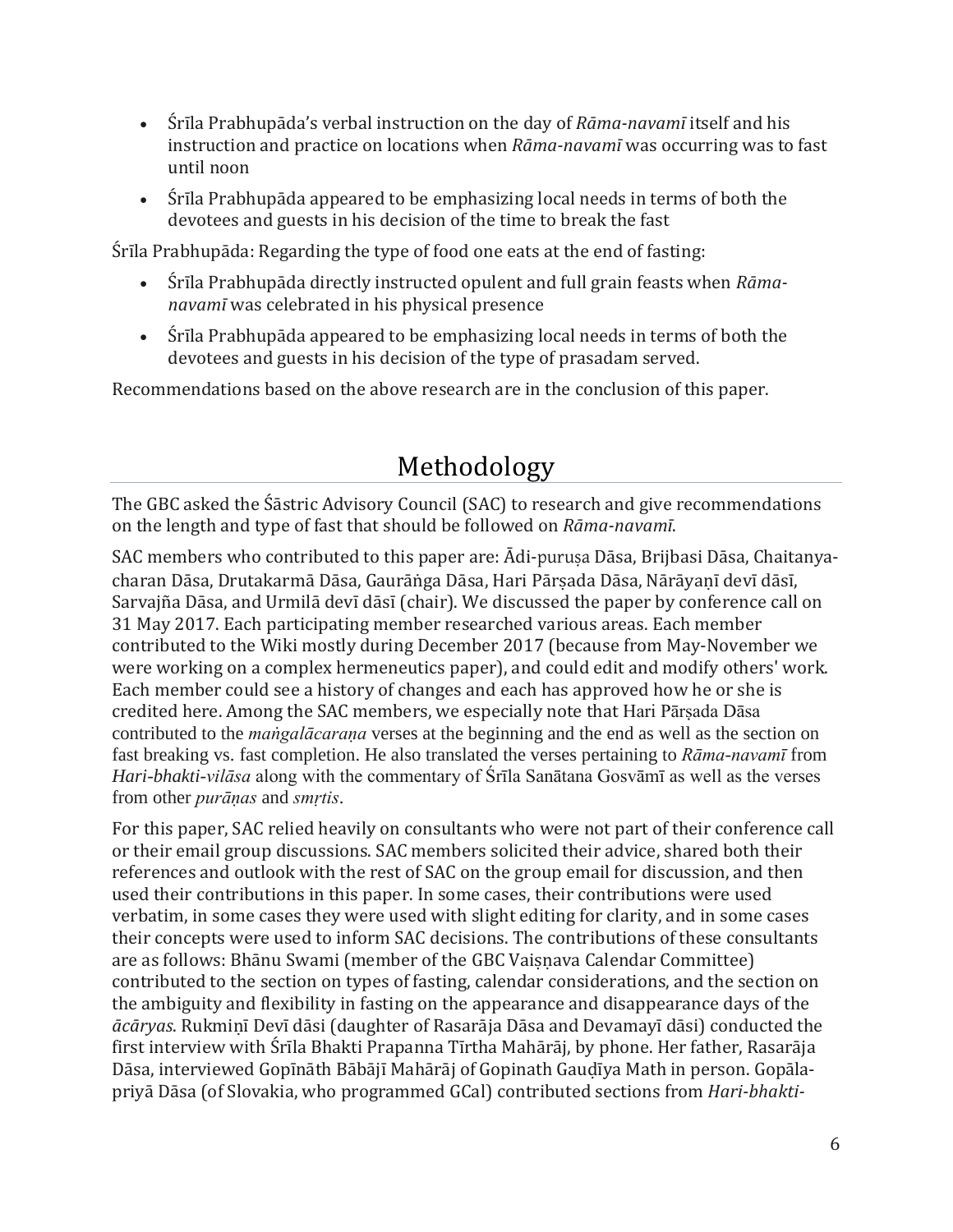*vilāsa*, as did Gaura Keśava Dāsa (originally from Australia, disciple of Śrīla Prabhupāda who is expert in Deity worship, *yajñas, saṁskāras*, etc.). Gaura Keśava Dāsa also supplied information about the fasting practices of those in the Śrī and Madhva *sampradāyas*, the summary of general fasting rules from *Hari-bhakti-vilāsa,* and contrasting *śāstric* statements with modern practice. Both Gaura Keśava Dāsa and Bhaktarūpa Dās (member of the GBC Vaiṣṇava Calendar Committee) contributed to the section on the rationale of the times to complete the fast. Bhaktarūpa Dās and Bhānu Swami contributed to the section of types of fasting. Bhaktarūpa Dās also contributed to the section on calendar considerations. Praṇava Dāsa (who wrote *Modern Hindu Personalism: The History, Life, and Thought of Bhaktisiddhānta Sarasvatī*) contributed the quote from Bhaktisiddhānta about *Ekādaśī* fasting.

The SAC chair set up most of the headings according to the SAC phone conversation, subsequent emails, and the contributions of the consultants. Other SAC members also added headings and diacritics to the document. The chair also did the final editing for grammar and clarity.

# Types of Fasting and Degrees of Austerity

<span id="page-6-0"></span>In ISKCON, there is some ambiguity in the term "fasting." This ambiguity is reflected in the GCal computer program, and it is often perpetrated in many printed calendars produced by ISKCON centers. Sometimes "fasting" means fasting from grains all day (anukalpa), as on *Ekādaśī*. Sometimes it means not eating anything, even non-grain *prasāda*, until a certain time, as in the phrases "fasting till noon on *Ekādaśī*" (which is mentioned for the *Ekādaśī*s that occur before Vāmana and Varāha *Dvādaśis*) or "fasting till moonrise" (which is mentioned for *Gaura-pūrṇīmā*). And sometimes the term's meaning is unclear, as in "fasting till noon" on the appearance day of an *ācārya*. Can one take non-grains before noon on those days? After one "fasts till noon", what does the "break-fast" consist of? On the *Ekādaśī* before *Vāmana-dvādaśī*, it must be non-grains, but on the appearance day of an *ācārya*, it is grains. On *Gaura-pūrṇīmā*, many centers "break fast" with non-grains, others serve grains.

Breaking the fast would mean taking items which were avoided during the fast. Grains were avoided during the fast so therefore take grains. However, in exceptional cases if one did *nirjala*, then one could break just by taking water.

# Fast Breaking versus Fast Completion

<span id="page-6-1"></span>Devotees often translate the term "*vrata-pāraṇa*" as "fast breaking." While it is understood that the convention is to use the phrase "break the fast" and Śrīla Prabhupāda too used the same phrase on many occasions, it is also a fact that this phrase does not do justice to the original Sanskrit term — *vrata-pāraṇam*.

The term *vrata* however does not exactly mean "fasting." *Vrata* means "vow." Fasting (*upoṣaṇam*) may be one of the activities of a vow. For example, the day of an *Ekādaśīvrata* is ideally supposed to be free from all other encumbrances; a day dedicated to giving that well deserved loving one-pointed attention to the love of our life — Krsna.

The term *pāraṇam* means "successful completion." (Hindi = पार लगाना/*pāra lagānā*)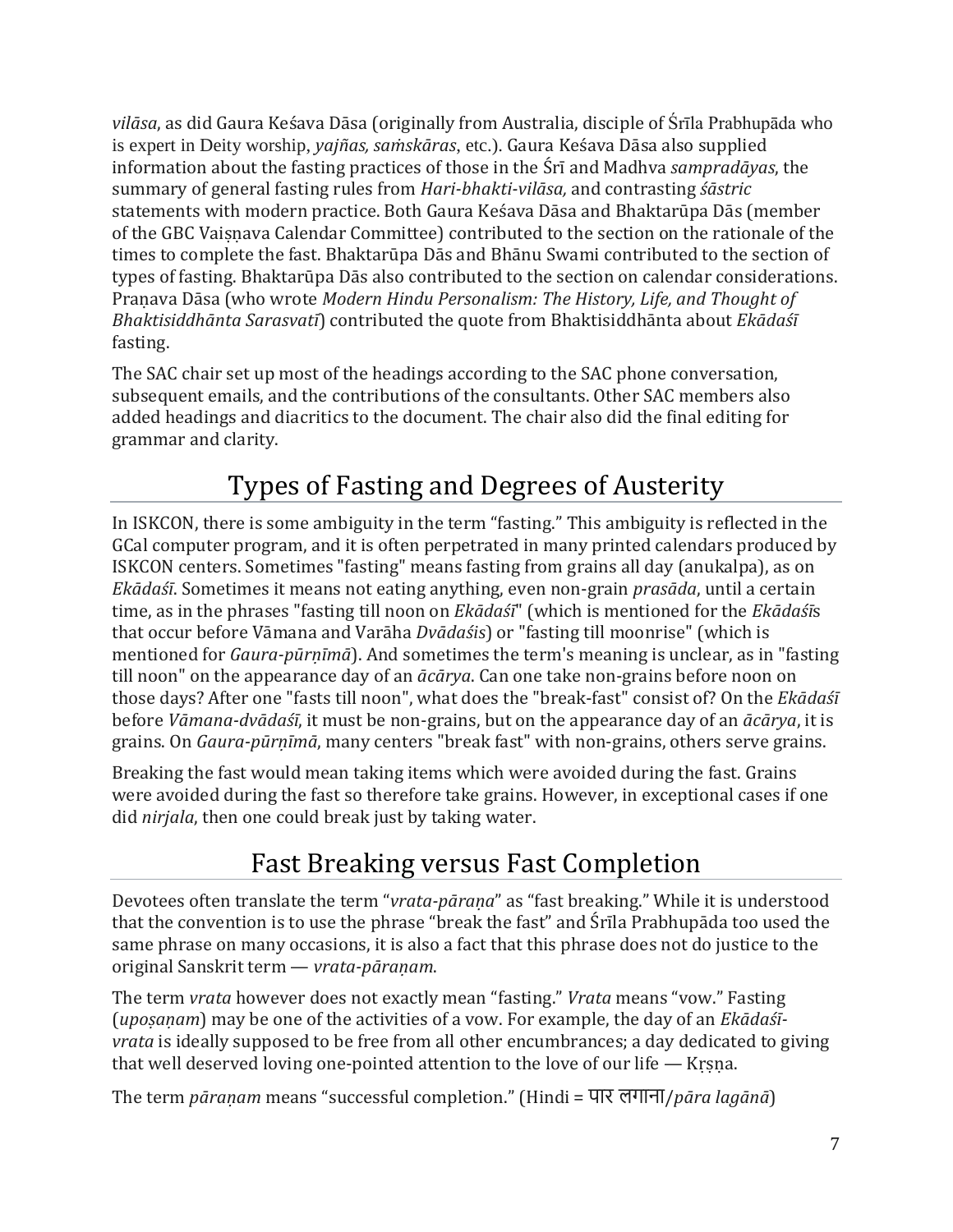Thus, the term *vrata-pāraṇam* literally means "successful completion of vows." We are not supposed to break our vows. We're meant to complete them. Therefore, putting the emphasis on when to eat may miss the point. Before undertaking a vow, a person makes a *saṅkalpa*, or resolution, of what the vow will be, and then completes that vow. In the section on *Rāma-navamī* observance we quote in this paper from *Hari-bhakti-vilāsa* one can find such recommended resolutions. Here is another example from *Hari-bhaktivilāsa* (13.25) in relation to *Ekādaśī*:

> *atha tatra saṅkalpamantraḥ (Mantra for making a formal vow) ekādaśyāṁ nirāhāraḥ sthitvā'ham apare'hani bhokṣyāmi puṇḍarīkākṣa śaraṇaṁ me bhavācyuta*

**Translation**: O lotus-eyed Lord! O Acyuta! I will observe fasting on *Ekādaśī* and eat [grains] on *Dvādaśī*. Please be merciful to me so that I may not break my vow.

The English term 'breakfast' originally came from Middle English *brekefast, brekefaste*, equivalent to break +fast) literally "to end the nightly fast." This term was used because the body would be fasting from all food at night during sleep and the morning meal would break that fast. The word has also been used historically in English to indicate the meal taken at the end of a religious observance of fasting, and we can use it in that sense today, with the understanding that our meal completes our vow rather than "breaking" it.

# *Hari-bhakti-vilāsa*

### <span id="page-7-1"></span><span id="page-7-0"></span>**Instructions for** *Rāma-navamī*

**Summary:** Full day (sunrise to sunrise) complete fast, with prior statements of what vow an individual will take—the saṁkalpa.

The 14th *Vilāsa* (Chapter) of the *Hari-bhakti-vilāsa* has an entire section describing the *Rāma-navamī* fast. It is as follows:

*[Verse 241]*

*agastya-saṁhitāyāṁ —*

*caitre māsi navamyāṁ tu*

*śuklāyāṁ hi raghūdvahaḥ*

*prādurāsīt purā brahman*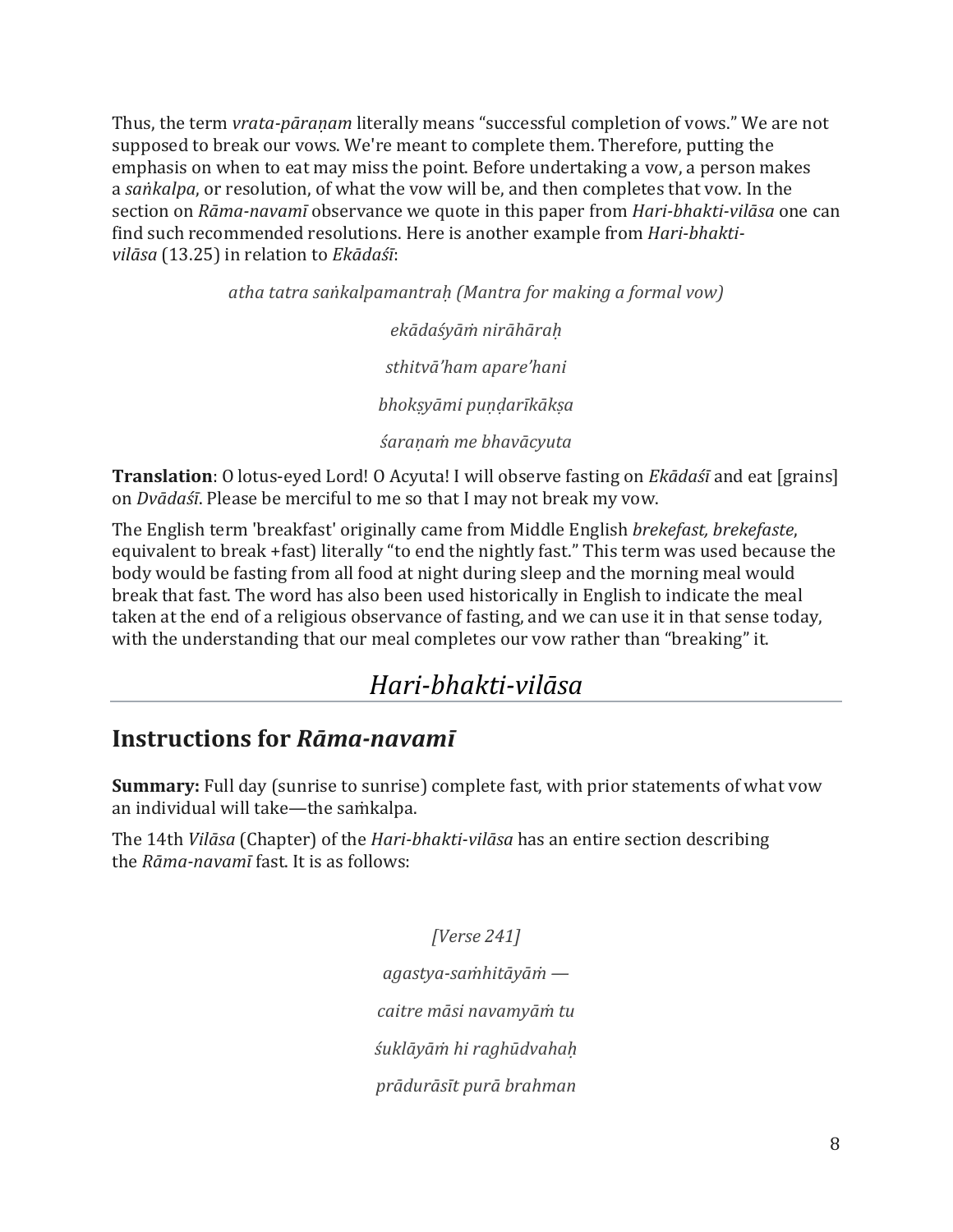#### *paraṁ brahmaiva kevalam*

*tasmin dine tu kartavyam*

*upavāsa-vratādikam*

**Translation**: The *Agastya-saṁhitā* says, "O *brāhmaṇa*! Long ago, on the ninth day of the bright fortnight of the *Caitra* month, the non-dual Supreme Brahman, the best among Raghus [named Rāma] appeared in this world. On that day, one must carry out fasting, vows etc."

Commentary by Śrīla Sanatana Gosvāmī: *brahman he sutīkṣṇa!*

**Translation of Commentary**: The term *brahman* (O *brāhmaṇa*!) in the verse refers to an individual named Sutīksna.

*[Verse 242]*

*atha tad-vratā-nityatvam (Now the eternality of this vow is being described)*

*tatraiva —*

*mumukṣavo 'pi hi sadā*

*śrī-rāma-navamī-vratam*

*na tyajanti sura-śreṣṭho*

*devendro 'pi viśeṣataḥ*

**Translation**: The same literature [*Agastya-saṁhitā*] says, "Even those who desire liberation from material existence never fail be observe this vow of *Rāma-navamī*. Indeed, it is faithfully observed even by Indra — the greatest among demigods."

*[Verse 243]*

*kiñca —*

*prāpte śrī-rāma-navamī-*

*dine martyo vimūḍha-dhīḥ*

*upoṣaṇaṁ na kurute*

*kumbhīpākeṣu pacyate*

**Translation**: Moreover, a foolish mortal who does not observe fasting on the arrival of the *Rāma-navamī* day gets cooked in the fires of the various *Kumbhīpāka* hells.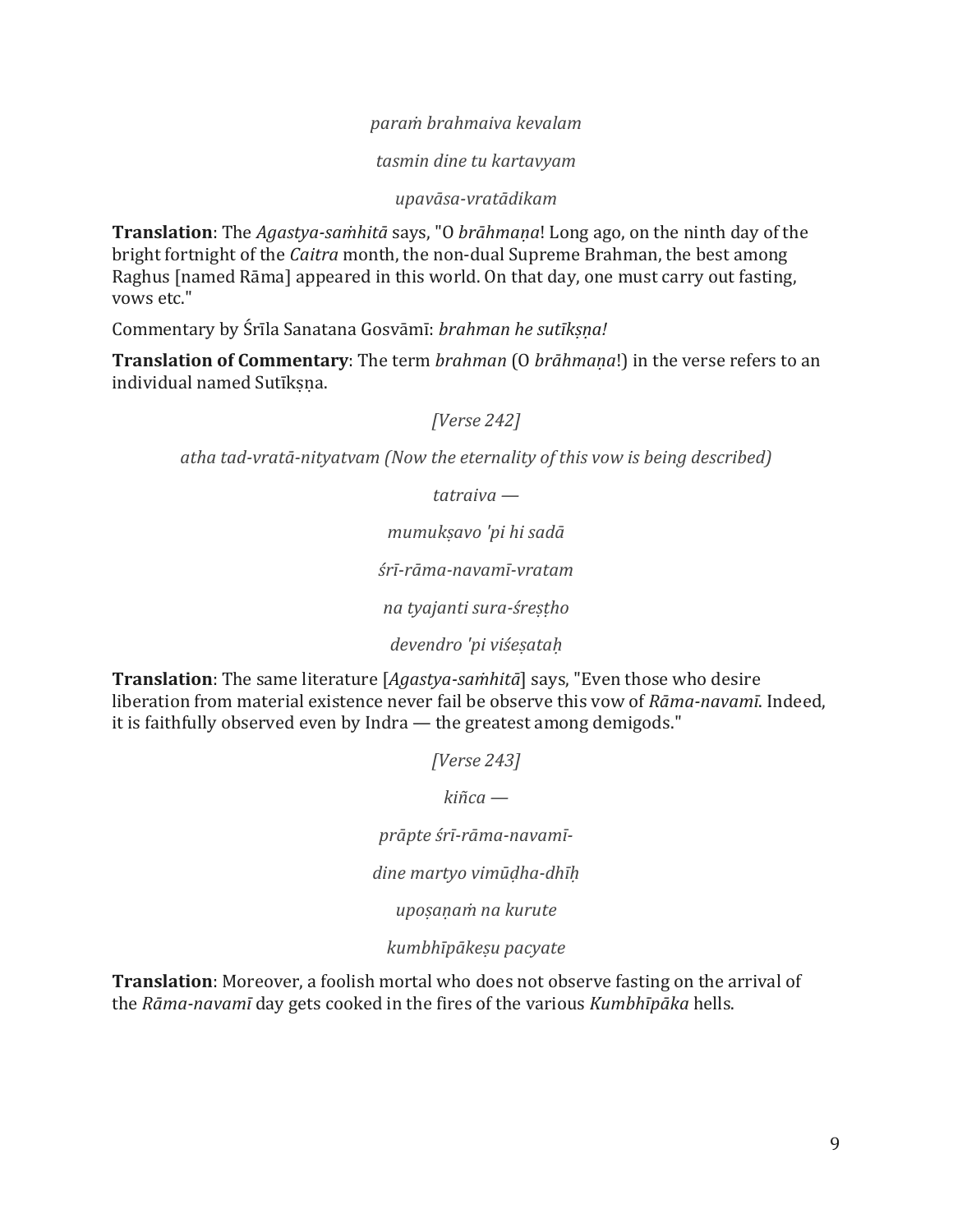*[Verse 244]*

*yas tu rāma-navamyāṁ hi*

*bhuṅkte mohād vimūḍha-dhīḥ*

*kumbhīpākeṣu ghoreṣu*

*pacyate nātra saṁśayaḥ*

**Translation**: A foolish person who out of illusion eats on *Rāma-navamī* gets cooked in the various formidable hells known as *Kumbhīpāka*. Of this there is no doubt.

*[Verse 245]*

*atha tad-vratā-māhātmyam (Now the glories of the Rāma-navamī-vrata are being described)*

*tatraiva —*

*śrī-rāma-navamī proktā koṭi-sūrya-grahādhikā tasmin dine mahā-puṇye rāmam uddiśya bhaktitaḥ yat kiñcit kurute karma tad bhava-kṣaya-kāraṇam*

**Translation**: The same literature [*Agastya-saṁhitā*] says, "The vow of *Rāma-navamī* is declared [in scriptures] to be more important than observing vows related to millions of solar eclipses. Any service whatsoever that is rendered with devotion for the pleasure of Lord Rāmacandra on this greatly auspicious day becomes the cause of liberation from material existence."

> *[Verse 246] kiñca kuryād rāma-navamyāṁ ya upoṣaṇam atandritaḥ na mātur garbham āpnoti sa vai rāma-priyo bhavet*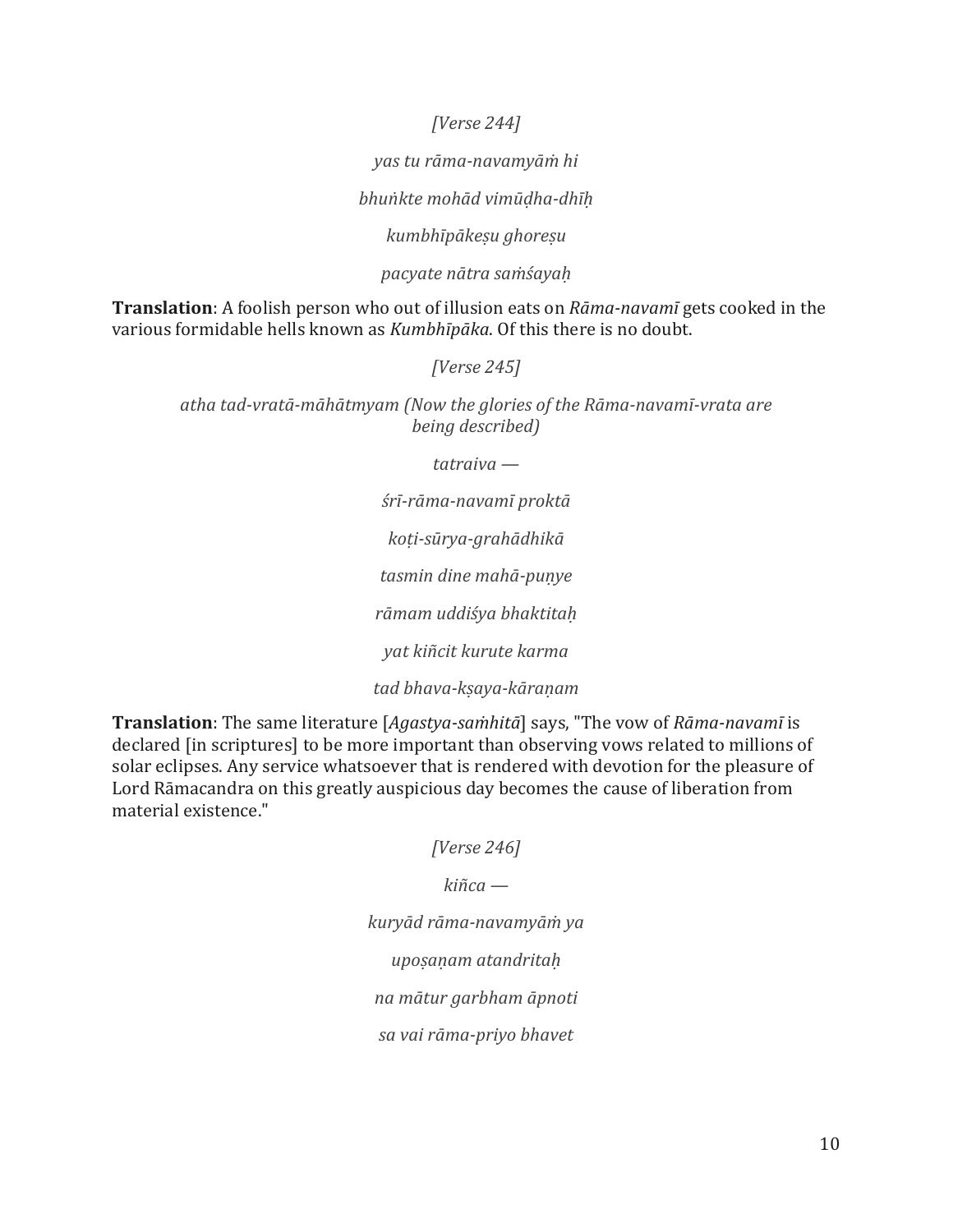**Translation**: Moreover, one who observes fasting on *Rāma-navamī* without remaining idle never again enters the womb of a mother. Such a person becomes dear to Lord Rāmacandra.

**Commentary by Śrīla Sanatana Gosvāmī**: rāma-priyo bhaved iti tat-sārūpyaṁ prāptaḥ syād ity arthah

**Translation of Commentary**: The phrase *rāma-priyo bhaved* (becomes dear to Lord Rāmacandra) means that such a person attains *sārūpya* i.e. an eternal form similar to the form of Lord Rāma.

### *[Verse 247]*

*tasmāt sarvātmanā sarve*

*kṛtvaitan-navamī-vratam*

*mucyate sarva-pāpebhyo*

*yānti brahma sanātanaṁ*

**Translation**: Therefore all living entities who have heartily performed this *Rāmanavamī* vow become free from all sins and attain the eternal spiritual realm.

*[Verse 248]*

*kiñca —*

*ekam api naro bhaktyā*

*śrī-rāma-navamī-vratam*

*upoṣya kṛta-kṛtyaḥ san*

#### *sarva-pāpaiḥ pramucyate*

**Translation**: Simply by devotedly observing fasting on *Rāma-navamī* even once, a person becomes completely successful in life and is delivered from all sins.

*[Verse 249]*

*caitre māsi navamyāṁ tu*

*jāto rāmaḥ svayaṁ hariḥ*

*punar-vasv ṛkṣa-saṁyuktā*

*sā tithiḥ sarva-kāmadā*

**Translation**: Śrī Rāmacandra is Lord Hari himself, and He appeared on the ninth day of the waxing moon in the month of *Caitra*. This day conjoined with the *Punarvasu* constellation fulfills all of one's desires.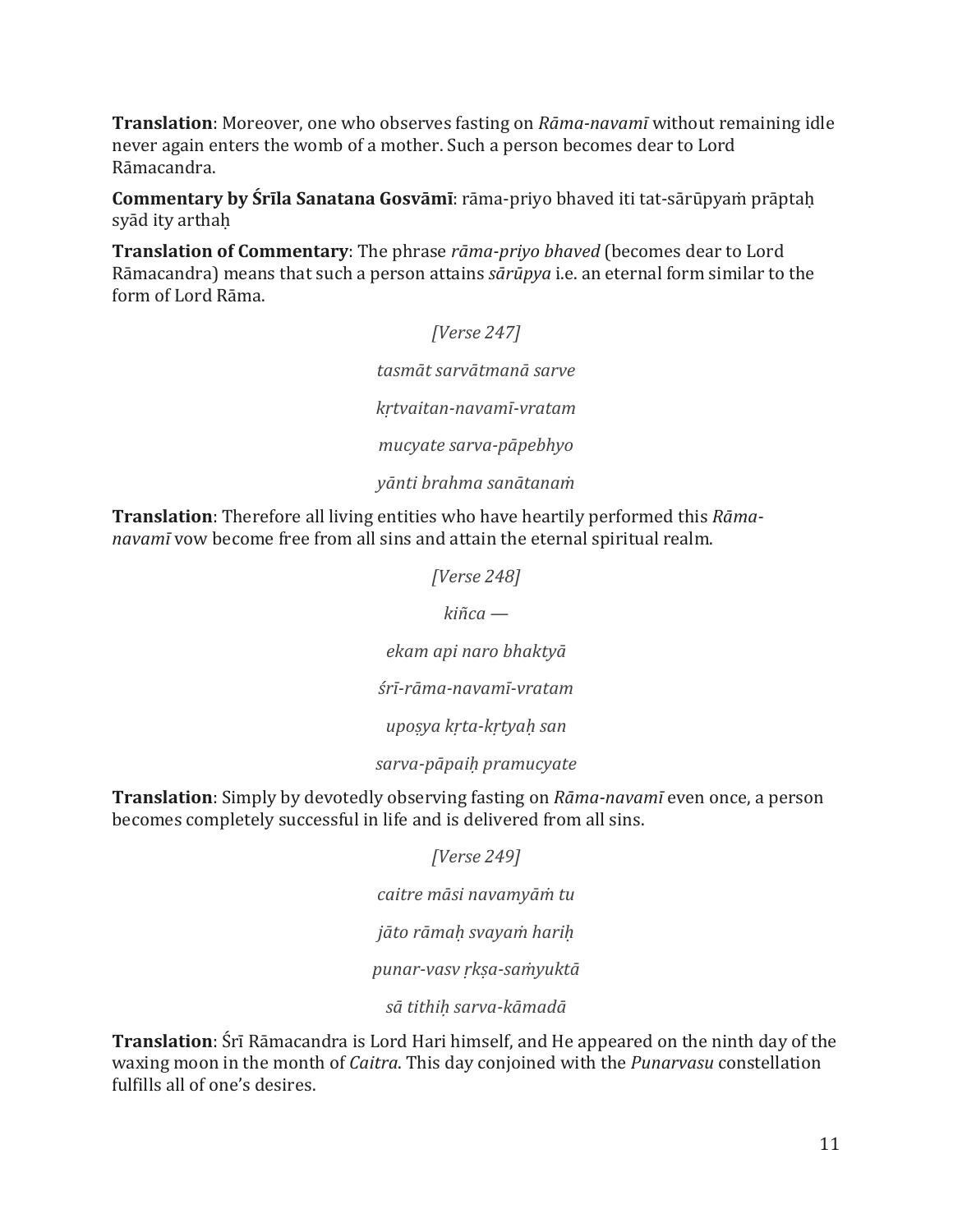#### *[Verse 250]*

#### *saiva madhyāhna-yogena*

#### *mahā-puṇya-tamā bhavet*

**Translation**: Whenever the conjunction [with *Punarvasu* constellation] occurs at noon, this day becomes even more auspicious.

#### *[Verse 251]*

#### *meṣaṁ pūṣaṇi saṁprāpte*

*lagne karkaṭakāhvaye*

*āvirāsīt sva-kalayā*

#### *kauśalyāyāṁ paraḥ pumān*

**Translation**: When the sun attained the *Meśa-rāśi* and the *lagna* was *Karkaṭa*, the Supreme Lord, Rāmacandra made His advent from the womb of Kauśalyā accompanied by His plenary portions.

#### *[Verse 252]*

#### *navamī cāṣṭamī-viddhā*

#### *tyājyā viṣṇu-parāyaṇaiḥ*

**Translation**: If the *Navamī-tithi* is contaminated by the presence of *aṣṭamī*, then it should be rejected by those devoted to Lord Visnu.

**Commentary by Śrīla Sanatana Gosvāmī**: nanu vaiṣṇavair viddhā sarvatra eva varjyeti pūrvaṁ niścitaṁ. atrāpi tathaivoktam — '**navamī cāṣṭamī-viddhā tyājyā**' iti.

**Translation of Commentary**: The universal avoidance of fasting on contaminated dates has been spoken of previously in the *Hari-bhakti-vilāsa*. This same principle has been repeated in this verse.

[**NOTE**: The commentary is referring to situations such as when in a location *gaurapūrṇimā tithi* or *balarāma-pūrṇimā tithi* is contaminated by the presence of *caturdaśī* at the time of sunrise. In these cases, the event is celebrated on the following day.]

> *[Verse 253] upoṣaṇaṁ navamyāṁ vai daśamyām eva pāraṇam daśamyāṁ pāraṇāyāś ca niścayān navamī-kṣaye*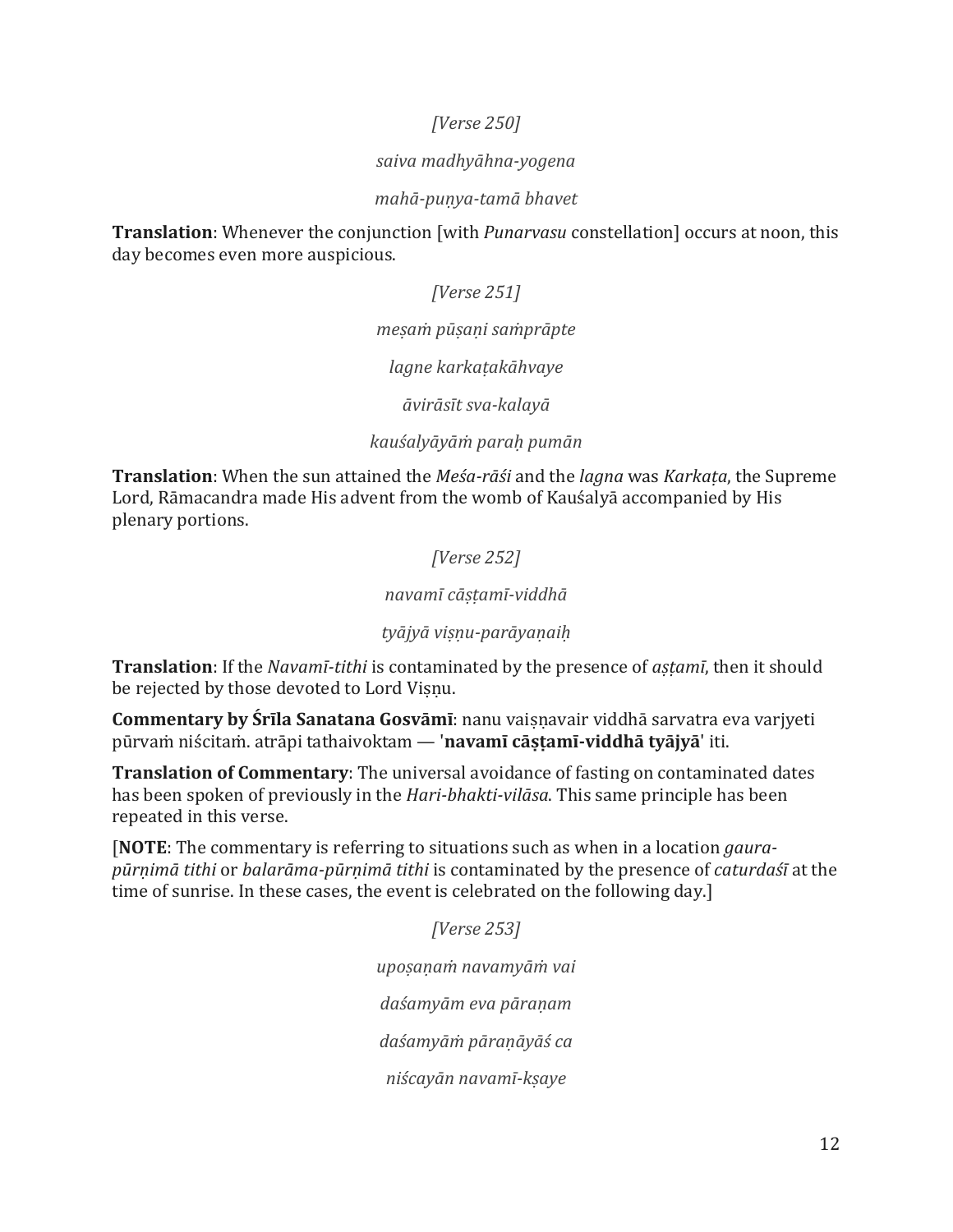#### *viddhā 'pi navamī grāhyā*

#### *vaiṣṇavair apy asaṁśayaḥ*

**Translation**: [**Doubt**: In certain years on the appearance of Lord Rāma, there is *Daśamī* immediately after *Aṣṭamī.* In such years, the *Aṣṭamī*-*tithi* has contaminated the *Navamī-tithi* and the *Navamī-tithi* undergoes what is known as a *kṣaya*, diminution. In such years the *Navamī-tithi* is not counted at all and one sees in the calendar that *Aṣṭamī* is immediately followed by *Daśamī*. If one were to fast on *Daśamī* in such a situation, then the next day after that would be *Ekādaśī* and one will not be able to perform *pāraṇa* of the *Rāma-navamī* fast. What to do in such a situation? **Solution**: The answer is that in such a situation] one should fast on the *aṣṭamī* that has contaminated the *navamī* and complete the fast on the next day i.e. *daśamī.*

[Seeing such a conclusion, one may feel uncomfortable in fasting on a mixed *tithi*. To clear the minds of such individuals, Śrīla Gopāla Bhaṭṭa Gosvāmī says] — Since it is firmly decided that fasting [for *Rāma-navamī*] should certainly be concluded on the *daśamī-tithi*, the *vaiṣṇavas* should unhesitatingly fast on *aṣṭamī* that has encapsulated the *navamī* whenever the *navamī tithi* is not counted due to *kṣaya*(diminution).

**Commentary by Śrīla Sanatana Gosvāmī**: tatra ca navamī-kṣaye sati tithi-hrāsa-krameṇa ekādaśyāś ca śuddhatve kiṁ kartavyam? tatrāha — upoṣaṇam iti. tadevābhivyajya likhati — daśamyām iti. niścayād daśamyām eva ity eva-kārataḥ. anyathopavāsa-dvaya-prasaṅgād iti dik.

**Translation of Commentary**: Whenever *Navamī* undergoes *kṣaya* (diminution) and *aṣṭamī* is followed by *daśamī* followed by a pure *Ekādaśī*, then what should one do? In such a situation, the first half of the verse says that one should fast on the *aṣṭamī* that has encapsulated the *navamī*].

Through the phrase *daśamyāṁ pāraṇāyāś ca,* the same principle is being explained in some detail. The term *eva* (certainly) indicates that one should certainly fast on the *aṣṭamī*, otherwise [if one fasts on *daśamī*] one will be faced with the impossibility of needing to observe two consecutive fasting days [*daśamī* and *Ekādaśī*].

**NOTE**: Such a situation is going to arise in 2018 for certain parts of India viz. Mumbai, wherein *Rāma-navamī* will be observed on 25th March even though it is an *aṣṭamī tithi*.

> *[Verse 254] asya vratasya cāgastyasaṁhitādau sa-vistaram vidhir uktaḥ prasiddhañca likhyate 'tra samāsataḥ*

**Translation**: Since the elaborate process for observing this vow is described in great detail in books viz. *Agastya-saṁhitā* etc., it has only been described briefly here.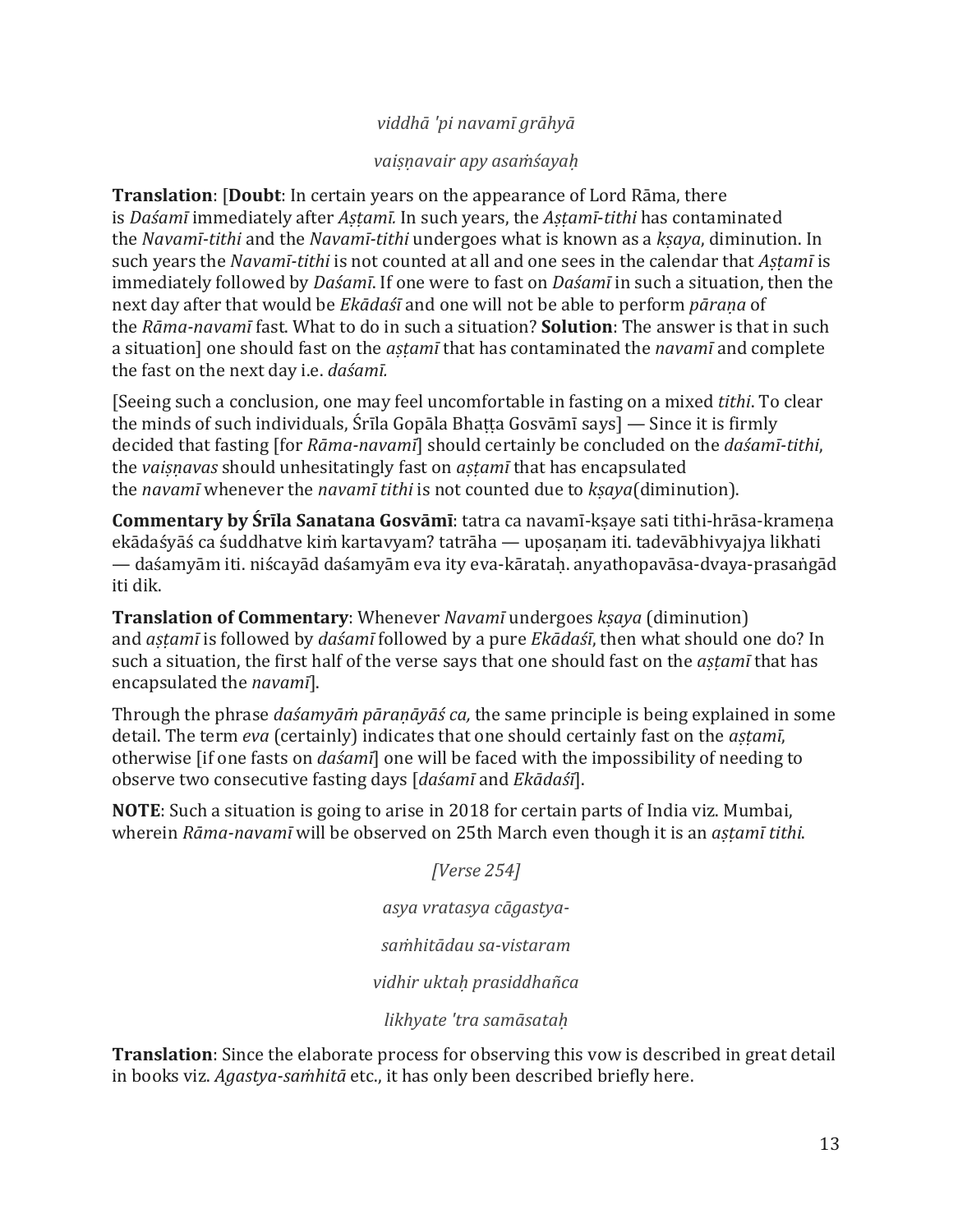#### *[Verse 255]*

*atha śrī-rāma-navamī-vratā-vidhiḥ (Now the procedure to carry out the Rāma-navamī vow)*

*aṣṭamyāṁ caitra-māsasya*

*śukla-pakṣe jitendriyaḥ*

*danta-dhāvana-pūrvan tu*

*prātaḥ snāyād yathā-vidhi*

**Translation**: On the *aṣṭamī* day [the day before the vow] of the bright fortnight of *Caitra* month, a sense-controlled person should brush his teeth in the morning and take a bath according to scriptural directions.

Commentary by Śrīla Sanatana Gosvāmī: *aṣṭamyām ity ādi spaṣṭārtham eva*.

**Translation of Commentary**: This verse is clear in itself.

*[Verses 256 - 257] dāntaṁ kuṭumbinaṁ vipraṁ veda-śāstra-rataṁ sadā śrī-rāma-pūjā-nirataṁ su-śīlaṁ dambha-varjitam vidhijaṁ rāma-mantrāṇāṁ rāma-mantraika-sādhakam āhūya bhaktyā sampūjya śṛṇuyāt prārthayann iti*

**Translation**: [On the *aṣṭamī* day i.e. the day before the fast], One should invite a sensecontrolled householder *brāhmaṇa* who is always engaged in the study of Vedas and other scriptures and who regularly performs the worship of Lord Rāmacandra. Such a *brāhmaṇa* should be of good character, free from pride, should know the various rituals related to Rāma mantras, who chants the holy name of Lord Rāma. Having invited and devotedly worshiped such a *brāhmaṇa*, the householder should pray to him as follows.

> *[Verse 258] śrī-rāma-pratimā-dānaṁ kariṣye 'haṁ dvijottama tatrācāryo bhava prītaḥ*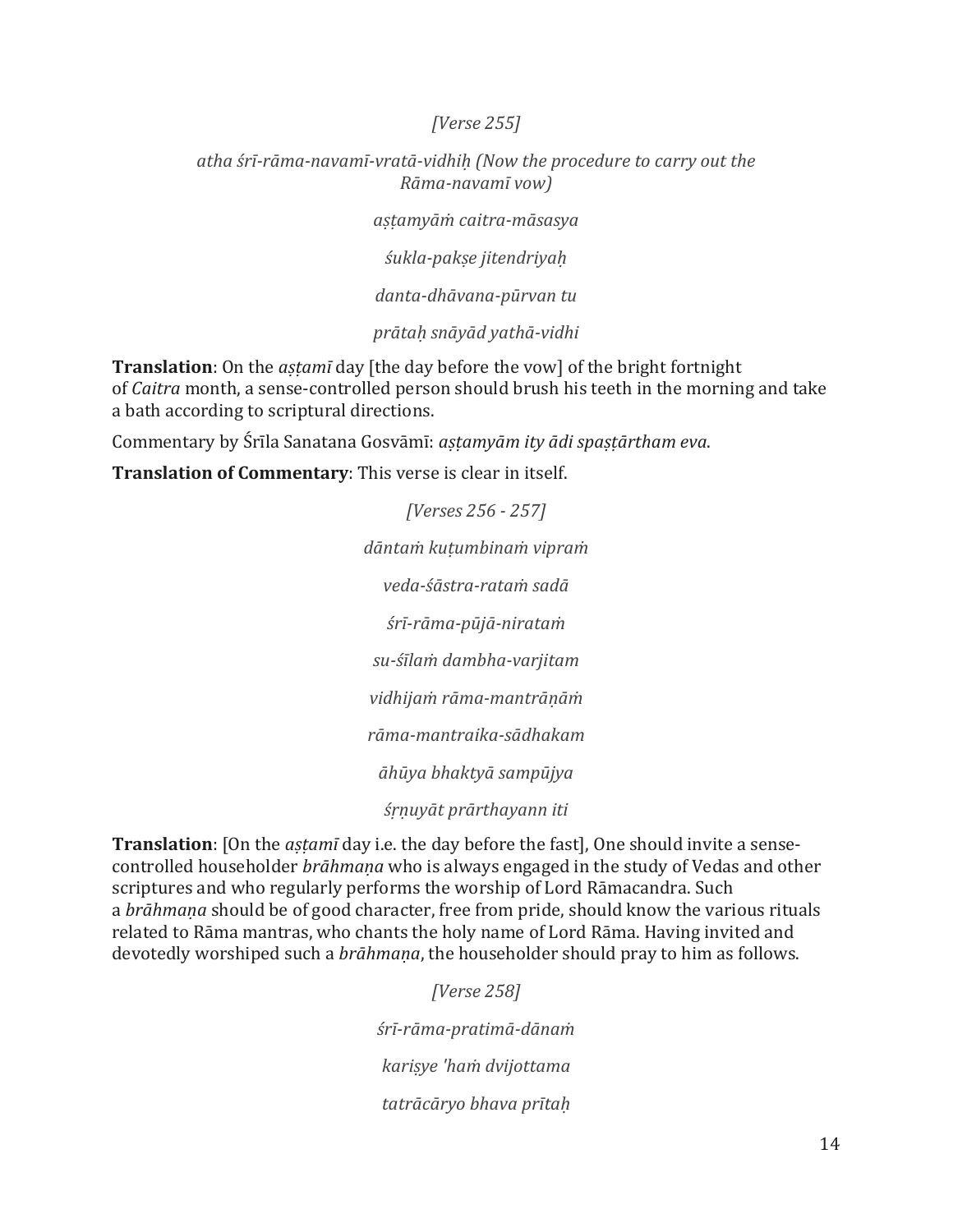#### *śrī-rāma-vit tvam eva me*

**Translation**: [One should pray as follows], "O topmost among *brāhmaṇas*, I give you a deity of Lord Rāmacandra in charity. Kindly be pleased with me and act as my *ācārya* because you are the only one for me who knows truths pertaining to Lord Rāmacandra.

*[Verse 259]*

*ācāryaṁ bhojayet paścāt sāttvikānnaiḥ suvistaraiḥ*

*bhuñjīta svayam apy evaṁ*

*hṛdi rāmam anusmaran*

**Translation**: Then one should feed the [*brāhmaṇa* who has just been appointed as the] *ācārya* by supplying sumptuous and pleasant grains. Thereafter, one should accept food oneself while continually remembering Lord Rāma in one's heart.

**NOTE**: One is allowed to eat only once on *aṣṭamī*. Thus, one becomes known as *ekabhakta* or a person who has eaten only once. In some other literature, this is also known as *eka-bhukta* instead of *eka-bhakta*.

*[Verse 260]*

*tatraika-bhakta-nivedana-mantraḥ — (Submissive prayers offered by a devotee who has eaten only once on aṣṭamī and is going to perform the Rāma-navamī vow)*

*navamyām aṅga-bhūtena*

*eka-bhaktena rāghava*

*ikṣvāku-vaṁśa-tilaka*

*prīto bhava bhava-priya*

**Translation**: O Rāghava! O descendent of the Ikṣvāku dynasty! O Lord dear to Śiva! Kindly be pleased with the *eka-bhakta* vow that was observed by me [on *aṣṭamī*] as limb of my *Rāma-navamī* vow.

*[Verse 261]*

*tataḥ prātaḥ samutthāya*

*snātvā sandhyāṁ vidhāya ca*

*prātaḥ sarvāṇi karmāṇi*

*śīghram eva samāpayet*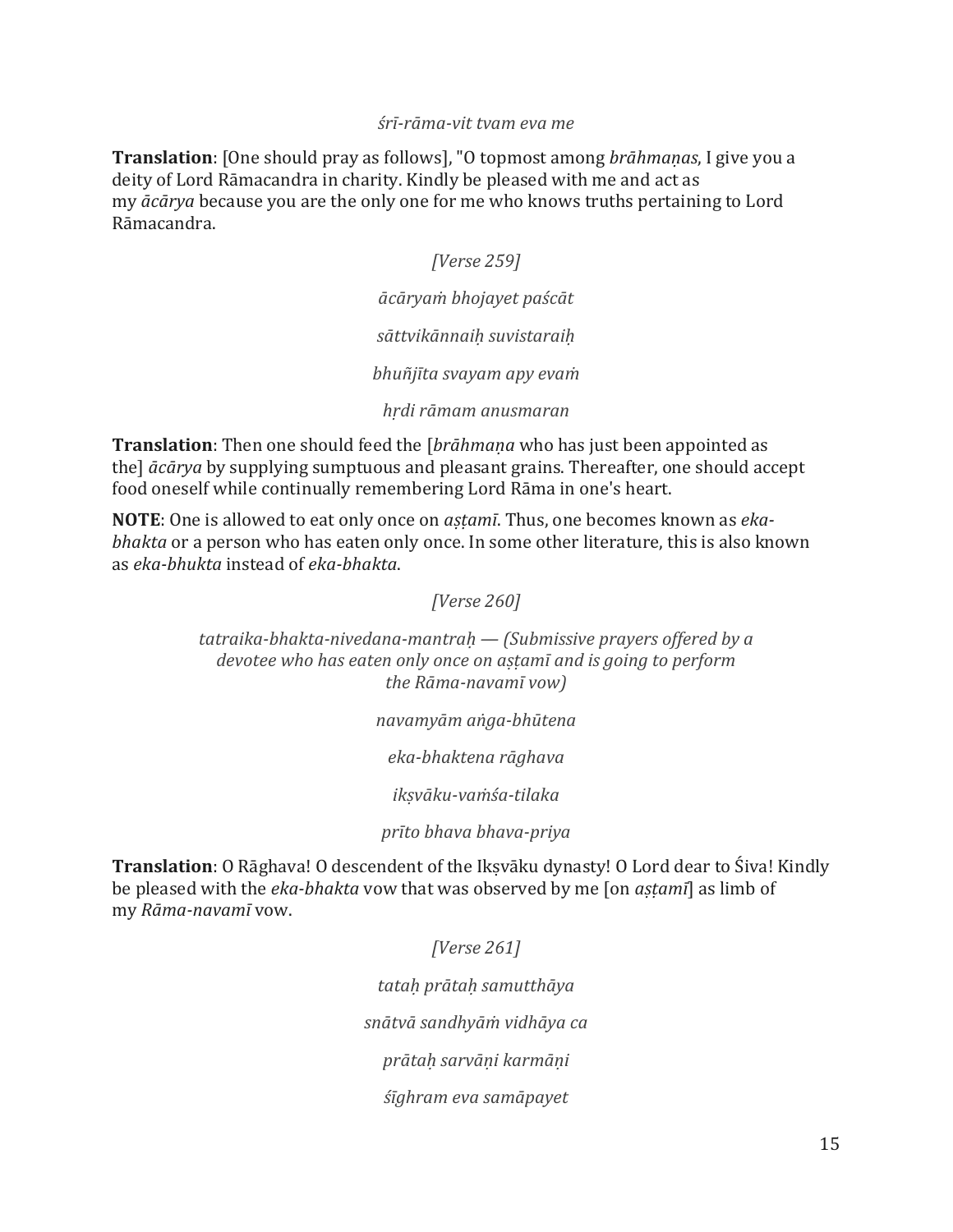**Translation**: On the day of fasting [i.e. *Navamī*], having gotten up early in the morning and completed one's bath and *gāyatrī*, one should complete all of the other morning duties as soon as possible.

#### *[Verse 262]*

*upavāsa-nivedana-mantraḥ (The mantra for mentally offering the fast before commencing it)*

*upoṣyā navamī tvadya*

*yāmeṣv aṣṭāsu rāghava*

*tena prito bhava tvaṁ bhoḥ*

*saṁsārāt trāhi māṁ hare. iti.*

**Translation**: O scion of the Raghu dynasty, I will observe a fast today, for a period of eight *yāmas* (i.e. 8 x 3 hours = 24 hours). O lord Hari, kindly be pleased on me as a result of this observance and deliver me from material existence.

> *[Verse 263] vidhivan nirmite yāgamaṇḍape paramotsavaiḥ puṇyāhaṁ vācayitvā tu*

*sadbhiḥ saṅkalpam ācaret*

**Translation**: Then in a *Yajña-śālā* created in accordance with scriptural rules, one should observe festivities, one should recite auspicious invocations and then utter the *saṅkalpamantra*. All of this should be done in the presence of various saintly souls.

*[Verse 264]*

*atha saṅkalpa mantraḥ (saṅkalpa-mantra for taking a vow)*

*asyāṁ rāma navamyāṁ tu*

*samārādhana-tatparaḥ*

*upoṣyāṣṭasu yāmeṣu*

*pūjayitvā yathā vidhi*

*imāṁ svarṇa-mayī rāma-*

*pratimāṁ su-prayatnataḥ*

*śrī-rāma-prītaye dāsye*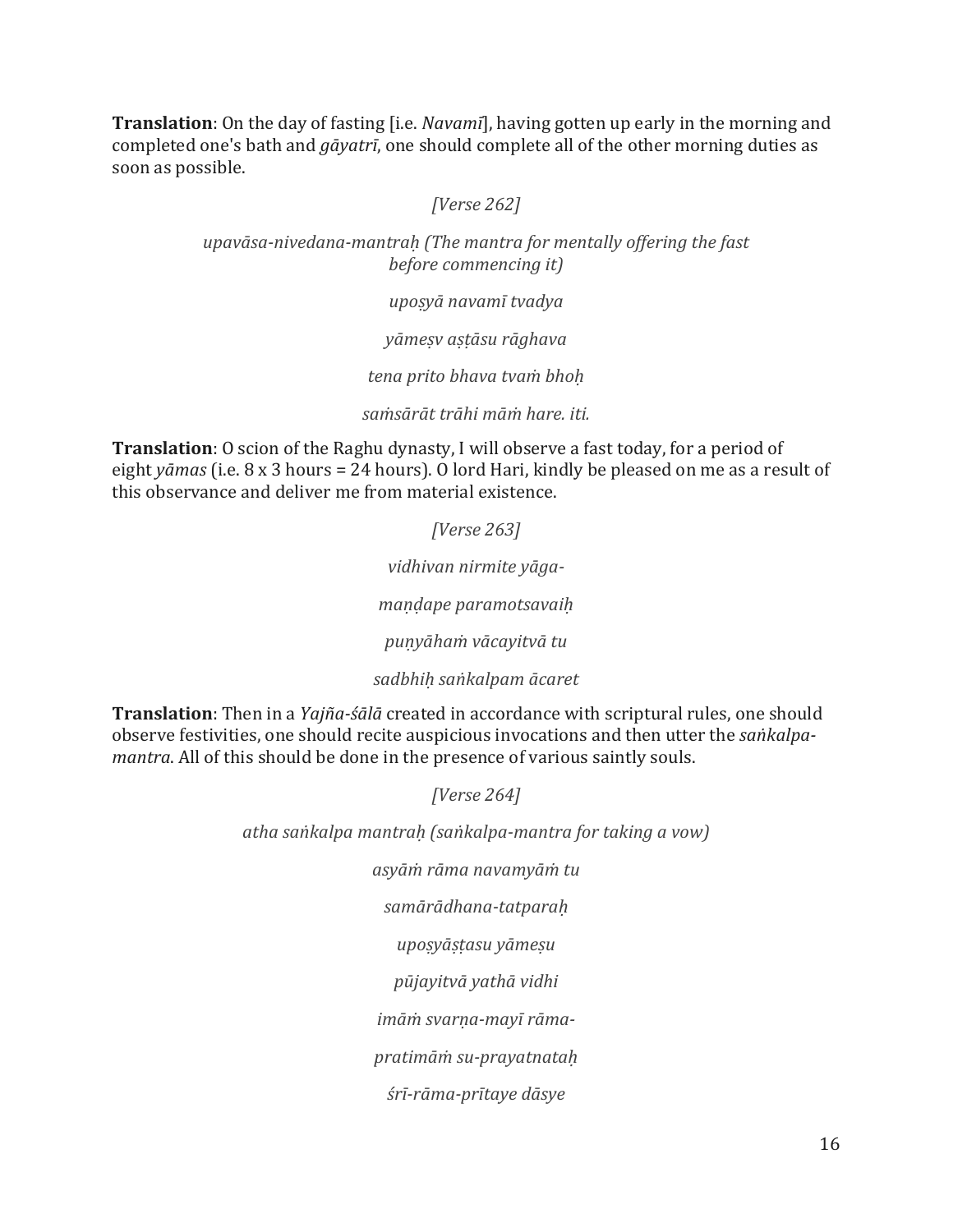*rāma-bhaktāya dhīmate prīto rāmo haratv āśu pāpāni su-bahūni me aneka-janma-saṁsiddhany abhyastāni mahānti ca*

**Translation**: On this day of *Rāma-navamī*, I will be situated firmly in worshipping the Supreme Lord. I will fast for eight *yāmas* (= 24 hours), having worshiped the Lord in accordance with scriptural regulations. For the pleasure of Lord Rāma, I will gift a golden deity of him to an intelligent and devoted *Rāma-bhakta*. May Lord Rāma be kindly pleased on me and quickly remove multiple sinful activities that I have accrued and repeatedly committed over multiple lifetimes.

**NOTE**: After this verse, descriptions of the elaborate worship of Lord Rāma are described in the *Hari-bhakti-vilāsa*. Since these are not related directly to the fast completion time, they are not being transliterated and translated here. The *pāraṇa,* completion of the vow is described in verses 296 - 298 of the same chapter. These verses are as follows:

> *[Verse 296] punaḥ puṣpāñjaliṁ dattvā yāme yāme hy atandritaḥ pūjayed vidhivad bhaktyā divā-rātraṁ nayed budhaḥ*

**Translation**: After having performed the *puṣpāñjali* ceremony, one should give up laziness and worship the Lord in each *yāma* (part of the day) according to scriptural regulations. Thus, the intelligent soul should spend his entire day and night engaged in these acts.

> *[Verse 297] tataḥ prātaḥ samutthāya nitya-kṛtyaṁ samāpya ca vidhivad rāmam abhyarcya bhaktyācāryaṁ pratoṣya ca brāhmaṇaiḥ saha bhuñjīta tebhyo dadyāc ca dakṣiṇām*

**Translation**: On the next day [i.e. *daśamī*], having gotten up, having completed one's daily acts viz. bathing etc., having worshiped Lord Rāma according to scriptural regulations and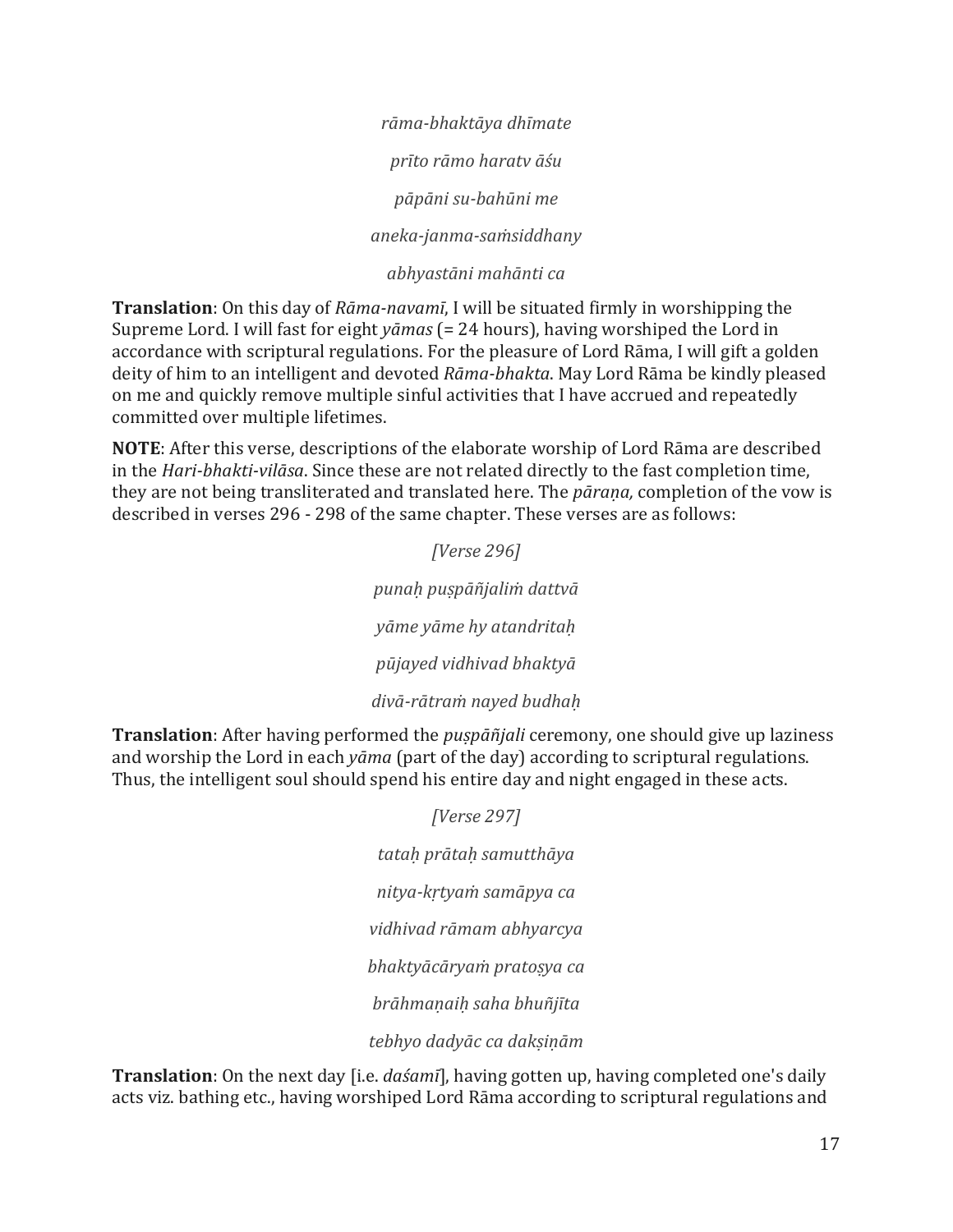having satisfied the *ācārya*through devotion, one should accept [offered] food along with *brāhmaṇas* and should give charity to those *brāhmaṇas*.

*[Verse 298]*

*atha pāraṇa-mantraḥ — (Now the mantra for declaring the completion of the vow)*

*tava prasāda-svīkārāt*

*kṛtaṁ yat pāraṇaṁ mayā*

*vratenānena santuṣṭaḥ*

*svasti bhaktiṁ prayaccha me*

**Translation**: The completion of this vow is being performed by me by accepting your remnants. Being pleased with my performance of this vow, kindly bestow auspiciousness and devotion unto me.

# <span id="page-17-0"></span>**Section in** *Hari-bhakti-vilāsa* **called** *atha pūjā-vyatiriktabhojana-doṣāḥ,* **the offense(s) of eating without worshiping**

**Summary:** The Lord should be worshiped each day before taking food

*[Hari-bhakti-vilāsa 9.331] śrī-kūrma-purāṇe anarcayitvā govindaṁ yair bhuktaṁ dharma-varjitaiḥ śvāna-viṣṭhā-samaṁ cānnaṁ*

*nīraṁ ca surayā samam*

**Translation**: The *Kūrma-purāṇa* says, "For those impious souls who eat without first worshiping Lord Govinda - all their food is considered as no better than dog's stool, and whatever they drink is considered to be no better than wine."

> *[Hari-bhakti-vilāsa 9.332] kiñca yo mohād athavālasyād akṛtvā devatārcanam*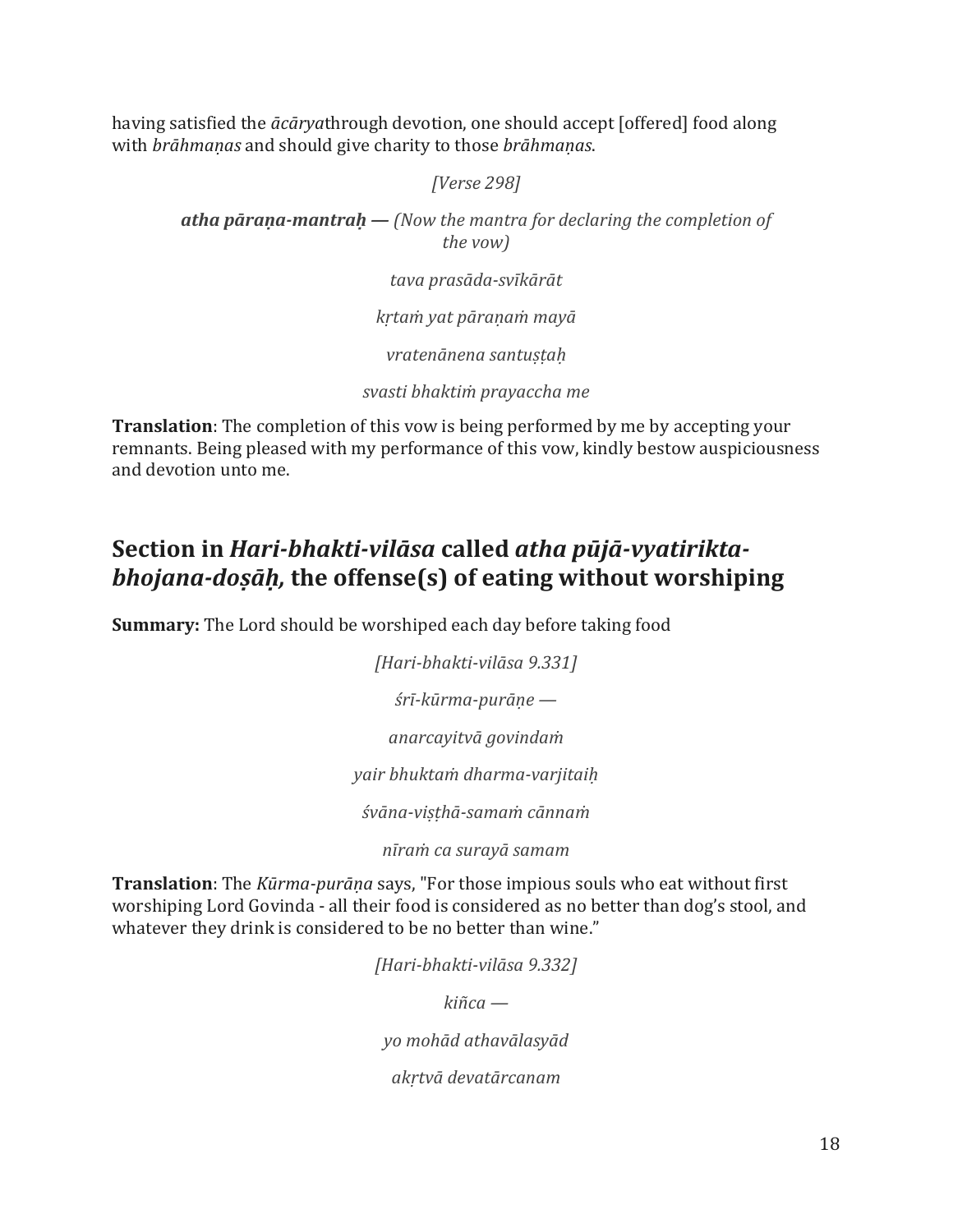#### *bhuṅkte sa yāti narakaṁ*

*śūkareṣv iha jāyate*

**Translation**: Moreover, due to laziness or illusion, if a person eats without first worshiping the deities, he will go to hell and then be born in this world among the pigs.

> *[Hari-bhakti-vilāsa 9.333] viṣṇu-dharmottare eka-kālaṁ dvikālaṁ vā tri-kālaṁ pūjayed dharim apūjya bhojanaṁ kurvan narakāṇi vrajen naraḥ*

**Translation**: The *Viṣṇu-dharmottara-purāṇa says*, "It is the duty of a person to worship Lord Hari - either once, twice or thrice per day. By having one's meal without first worshiping the Lord one paves one's way to hell."

> *[Hari-bhakti-vilāsa 9.337a] na tv evāpūjya bhuñjīta bhagavantaṁ janārdanam*

**Translation:** it is prohibited to eat without first worshiping the Supreme Personality of Godhead, Lord Hari.

[**Note**: Many other verses in this section speak of offering all one's food to the Lord first before eating but these are the ones that prohibit eating before worship. The discussion of taking *prasādam* goes on till the end of the 9th *Vilāsa* (Verse 411).]

In *Hari-bhakti-vilāsa* Chapters 12-13 deal with *Ekādaśī* duties covering *Daśamī*, *Ekādaśī* and *Dvādaśī*, preparing, fasting and breaking the fast. Later Chapters 14-16 deal with different festival (*vratas*) throughout the year, many of which also include fasting and breaking fast. These later discussions often say that one should take note of the descriptions and rules of *Ekādaśī* and apply them to the fasting on the occasions of other *vratas* like appearance days of *viṣṇu-tattva avatāras*. Below are some other verses about breaking fast after *Ekādaśī* or *Mahādvādaśī* (a special type of *Ekādaśī* fast) as examples:

> *[Hari-bhakti-vilāsa 13.230] tad uktaṁ kātyāyanena prātaḥ snātvā hariṁ pūjya upavāsaṁ samarpayet*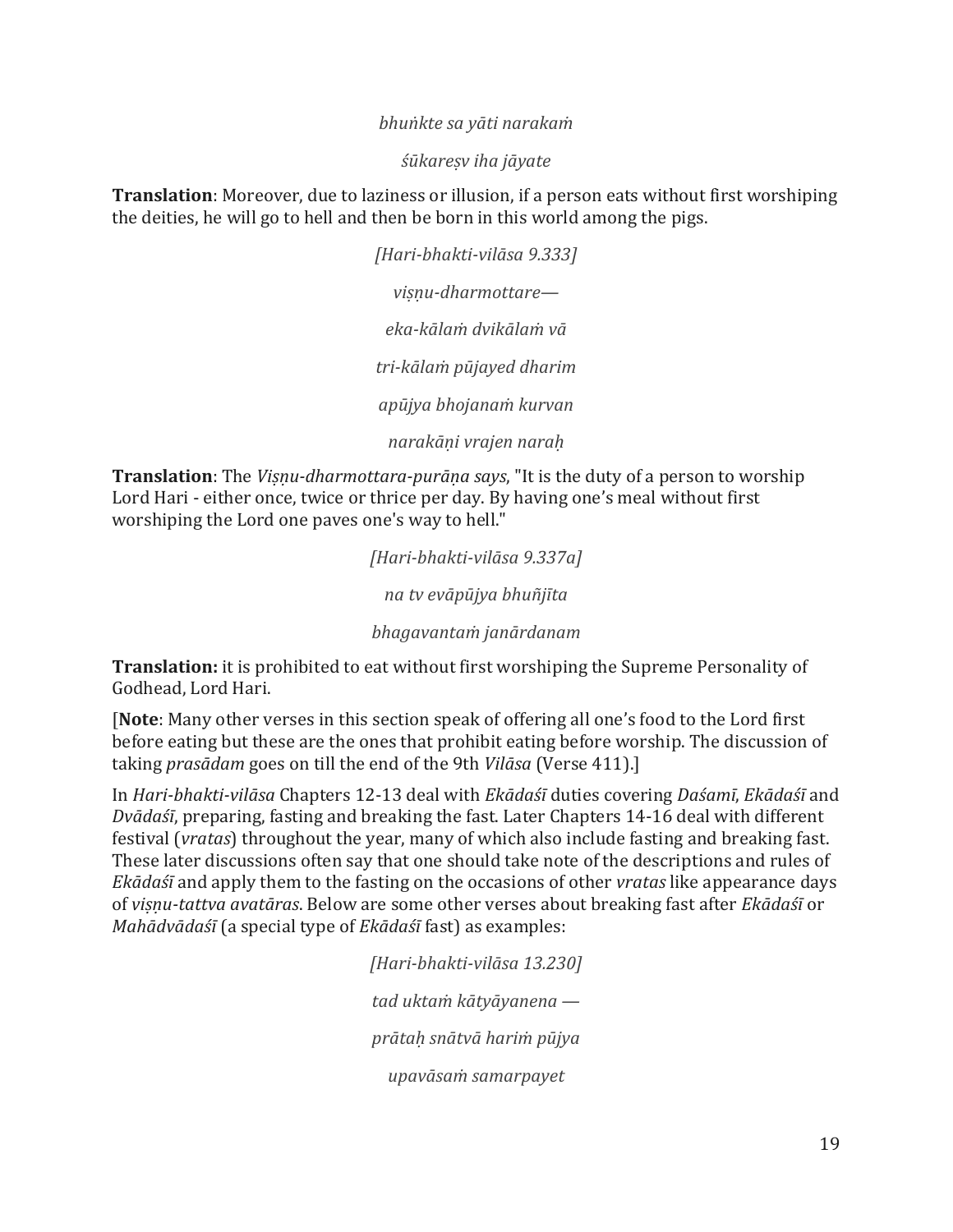#### *pāraṇaṁ tu tataḥ kuryād*

*vratā-siddhau hariṁ smaran*

**Translation**: Kātyāyana says, "After bathing in the early morning and worshiping Lord Hari, one should offer the result of his vow of *Ekādaśī* to Him. Then, one should perform *pāraṇa* to complete the vow, after remembering the Lord."

> *[Hari-bhakti-vilāsa 13.236] nitya-kṛtyaṁ samāpyātha śaktyā viprāṁś ca bhojayet kurvīta dvādaśī-madhye tulasīṁ prāśya pāraṇam*

**Translation**: Having completed one's daily duties on the day of *dvādaśī*, one should feed *brāhmaṇas* according to one's capacity. Then one should complete his fast by first eating a *tulasī* leaf that was offered to the Lord.

> *[Hari-bhakti-vilāsa 13.252] kāla-dvayaṁ trayaṁ vāpi dvādaśī yadi dṛśyate snānārcanādikaṁ karma tadā rātrau vidhīyate*

**Translation**: It is recommended that if only two or three *kālas* of *dvādaśī* remain when it is time to break one's fast, one should start performing his duties, such as bathing and worshiping the Lord, from midnight."

[Note: So, a lack of time is no excuse for not performing all one's duties and worship of the Lord before breaking one's fast.]

> *[Hari-bhakti-vilāsa 13.255] kātyāyanoktau ca mantraṁ japitvā haraye nivedyopoṣaṇaṁ vratī apbhis tu pāraṇaṁ kuryād saṅkaṭe viṣame sati*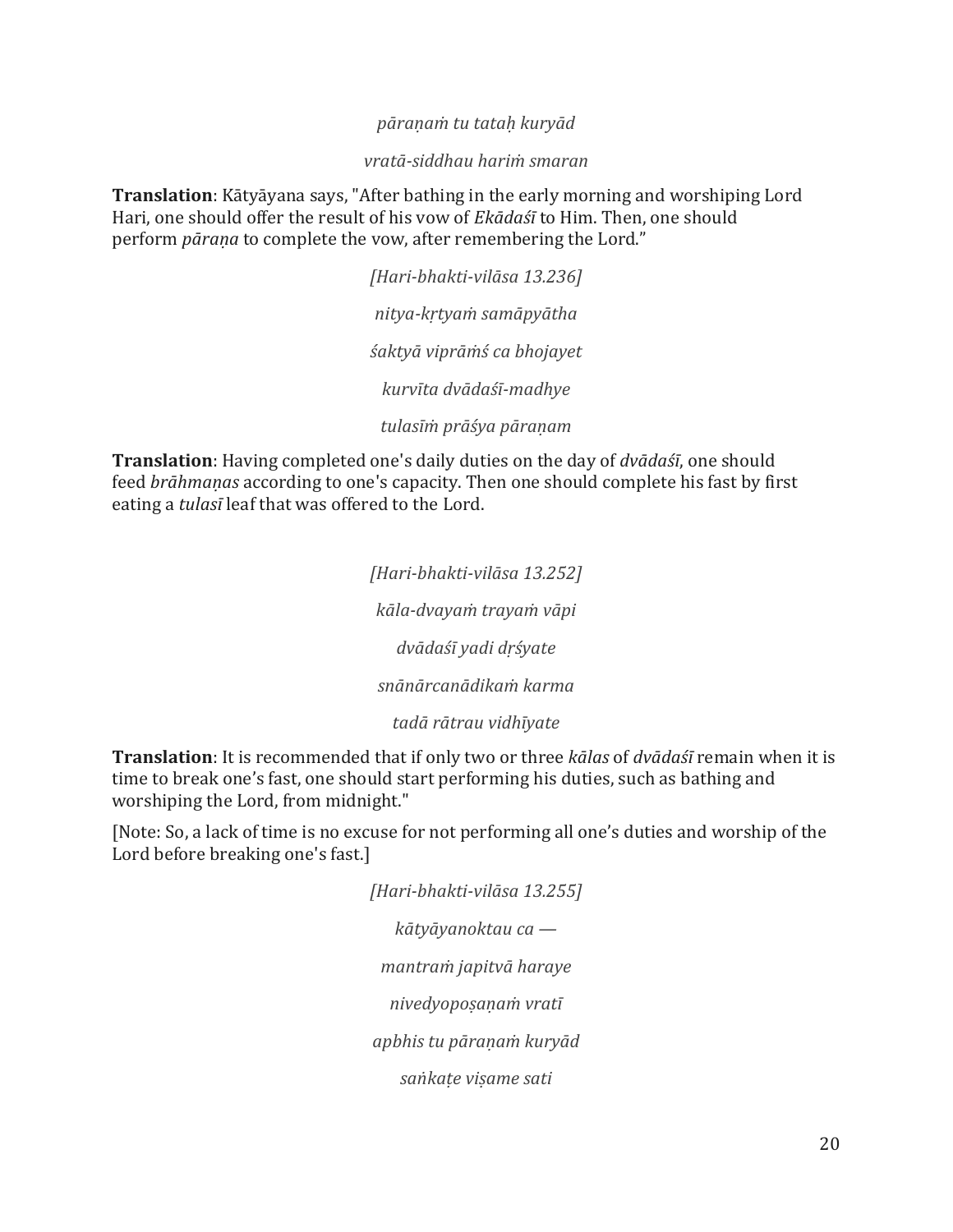**Translation**: Kātyāyana says, "If there is a severe dilemma, one should chant his mantra and break his fast with water after offering his fast to the lotus feet of Lord Hari."

[**Note**: In other words, if there is some problem with the time of breaking the fast and one cannot worship the Lord or finish all his duties before having to break the fast, one must take only water and not eat for breaking the fast, and then eat later after finishing his duties and worship of the Lord.]

> *[Hari-bhakti-vilāsa 13.256] kiñca sandhyādikaṁ bhaven nityaṁ pāraṇaṁ tu nimittataḥ apbhis tu pārayitvā tu kuryāt sandhyādikaṁ punaḥ*

**Translation**: Moreover, morning duties, such as worshiping the Lord and chanting mantras are eternal duties, whereas breaking a fast is an occasional duty. Therefore, one should break his fast with water only within the period of *dvādaśī* and thereafter perform his required duties.

[Note: This proves that one must not eat anything, not even a grain or *tulasī* leaf, before finishing his spiritual duties which include the worship of the Lord, even if one has to break a fast at a particular time. The proper conduct is to only take water if one needs to break a fast before worshiping the Lord. Generally, one shouldn't even take water before the Lord's daily worship is finished. Of course, one naturally takes some water during *ācamana* at the time of worship.Naturally this is not counted as drinking water as the water is taken as ritual purification, not for quenching thirst. Obviously in India we see people do drink water before worship when they need to due to excessive thirst. However, there are some very orthodox *vaiṣṇavas* who follow this rule of not taking even water before finishing their daily *pūjā*.]

> *[Hari-bhakti-vilāsa 13.384 – 385] dātavyaṁ gurave sarvaṁ prabhāte devatādikam kṣamāpayitvā deveśaṁ guruṁ caiva viśeṣataḥ kṛtvā naimittikaṁ sarvaṁ bhoktavyaṁ bandhubhiḥ saha*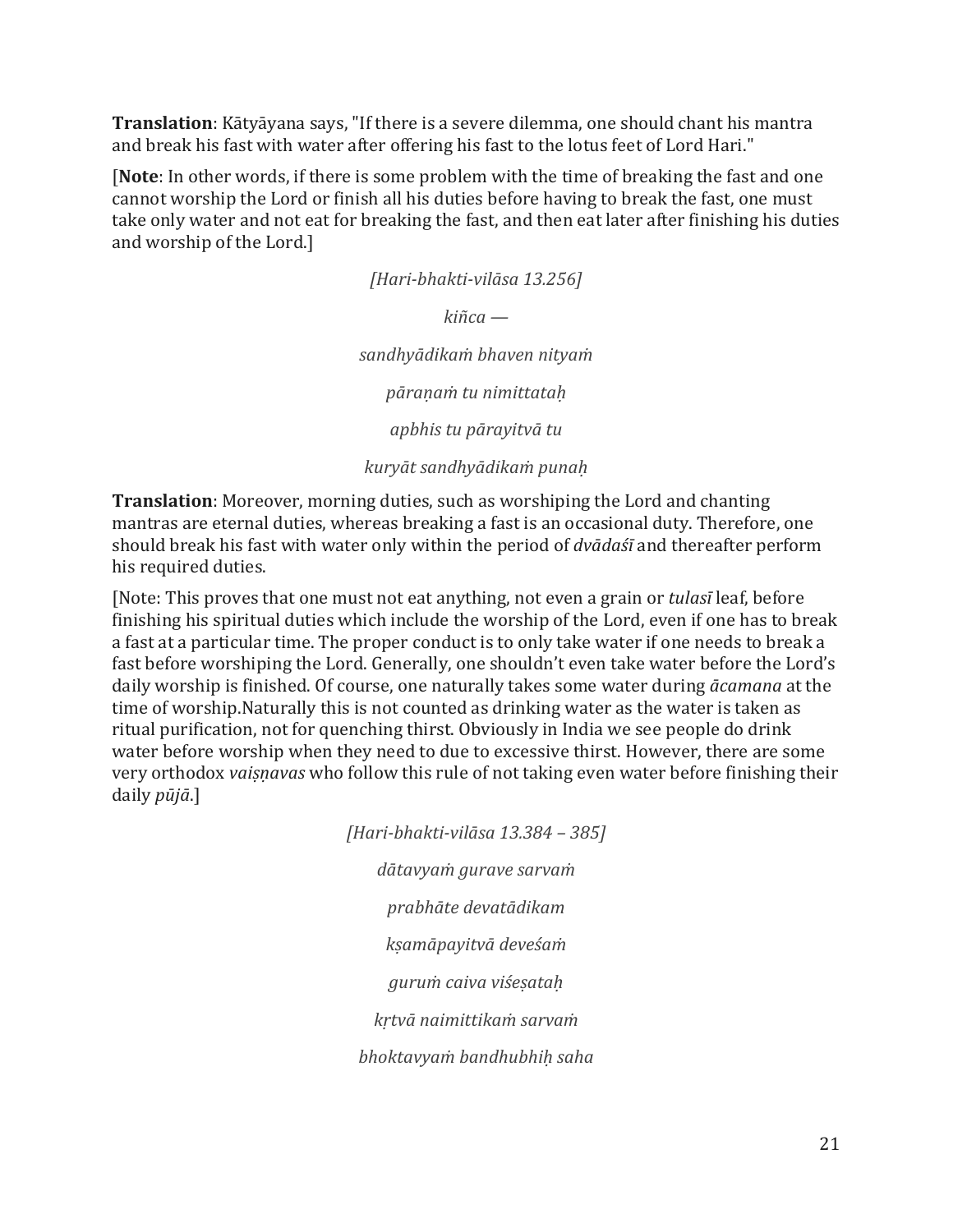**Translation**: On the next day of the vow, one should offer everything to his spiritual master and beg forgiveness from the Lord, and especially from his spiritual master. After completing all of one's duties (which would include the daily *pūjā* of the Lord), one should sit down and have his meal, along with his friends.

> *[Hari-bhakti-vilāsa 13.466] niśānte punar īśāya dattvā cārghyaṁ vidhānataḥ snānādikāṁ kriyāṁ kṛtvā bhuñjīyād brāhmanaiḥ saha*

**Translation:** At the end of the night, one should again offer *arghya* (water mixed with honey etc. as explained in Krishna Book, ch. 68) to the Lord, according to the prescribed rules and regulations. Thereafter, one should complete his daily duties, such as bathing (and daily worship) and then sit down and take his meal, along with other *brāhmaṇas*.

> *[Hari-bhakti-vilāsa 13.562] prātaś ca devaṁ nīrājya nityaṁ karma samāpya ca mūrty ādi gurave dattvā prāgvat pāraṇam ācaret*

<span id="page-21-0"></span>**Translation**: "The next morning, one should worship the Lord, complete his morning duties, and then break his fast, after donating the deity (which he had made and specifically installed and worshiped for that particular *vrata*) to his spiritual master."

### **Specifically in relation to** *śālagrāma-śilā-pūjā*

*[Hari-bhakti-vilāsa 5.448]*

*pādme —*

*śālagrāma-śilā-pūjā*

*vinā yo'śnāti kiñcana*

*sa caṇḍālādi-viṣṭhāyām*

*ākalpaṁ jāyate kṛmiḥ*

**Translation**: The *Padma-purāṇa* says, "One who eats before performing his *śālagrāmaśilā-pūjā* is condemned to live as a worm in *caṇḍāla's* stool for the rest of this day of Brahmā."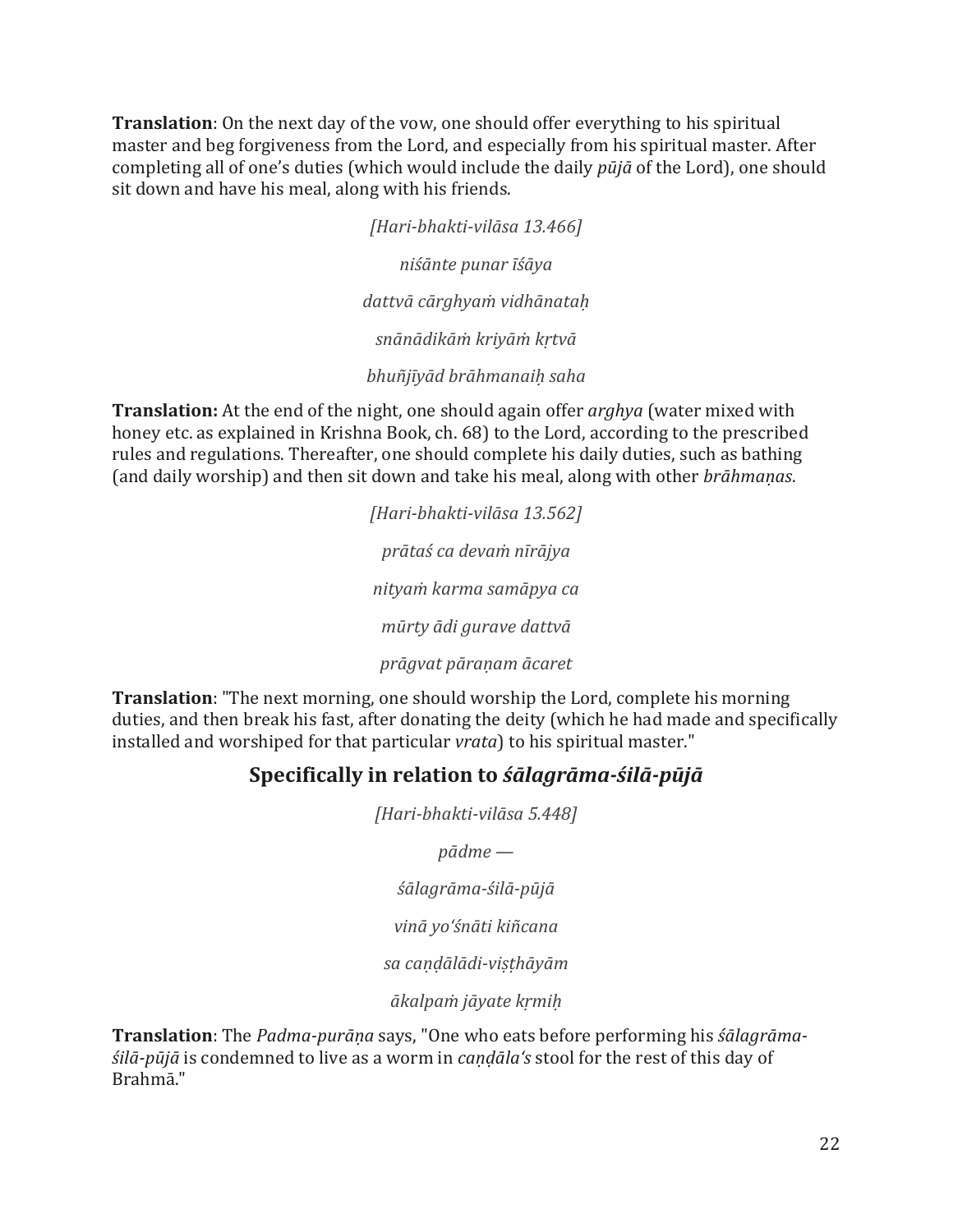(Note: in ISKCON's manual for Deity worship, the above is explained as follows: "Some devotees worship the *śālagrāma-śilā* in the late morning, after worshiping their other Deities. In that case one should complete the worship at least by noon. Also, one should not eat before performing the worship. (If necessary, one may drink water before the worship.) The *śāstra* warns that a person who eats before performing his morning *śālagrāma-śilā pūjā* is condemned to live as a *caṇḍāla* for the rest of this day of Brahmā. [*Pañcarātra-Pradīpa* 2.1: Worship of *Śālagrāma-śilā*])

# *From* Śrīla Prabhupāda

<span id="page-22-0"></span>"Before breakfast she should worship Lord Viṣṇu and mother Laksmī" (Śrīmad-*Bhāgavatam* 6.19 Summary)

# <span id="page-22-1"></span>**Eight ways of "eating" which do not break a fast**

The *Hari-bhakti-vilāsa* (12.100) specifies a general rule for all fasts as follows:

*aṣṭaitāny avrata-ghnāni āpo mūlaṁ phalaṁ payaḥ*

*havir brāhmaṇa-kāmyā ca*

*guror vacanam auṣadham*

**Translation**: These eight do not break a fast —

**(1)** water

**(2)** roots

**(3)** fruits

**(4)** milk

**(5)** *haviḥ* (anything offered to the Lord such as grains offered in sacrifice)

**(6)** *brāhmaṇa-kāmya* (offerings usually dear to a *brāhmaṇa* or offerings that a *brāhmaṇa* desires us to eat)

**(7)** *guror vacanam* — (anything ordered by one's guru/*ācārya*)

**(8)** *auṣadham* (medicine)

# <span id="page-22-2"></span>**Example from Śrīla Bhaktisiddhānta Saraswati Ṭhākura's instructions**

In a letter from the collection *Patrāmṛta*, Śrīla Bhaktisiddhānta states the following:

On *Ekādaśī*, the devotees fast completely, not even accepting *mahā-prasāda* or *mahā-mahāprasāda*. One who breaks the fast by taking *mahā-prasāda* or some other prasāda fails to respect *Ekādaśī*, or the day of Lord Hari. To not accept even *mahā-prasāda* on *Ekādaśī* is called fasting, or observing the day of Lord Hari. But, if a person is unable to follow this vow strictly, then the following of an alternative arrangement is not detrimental to displaying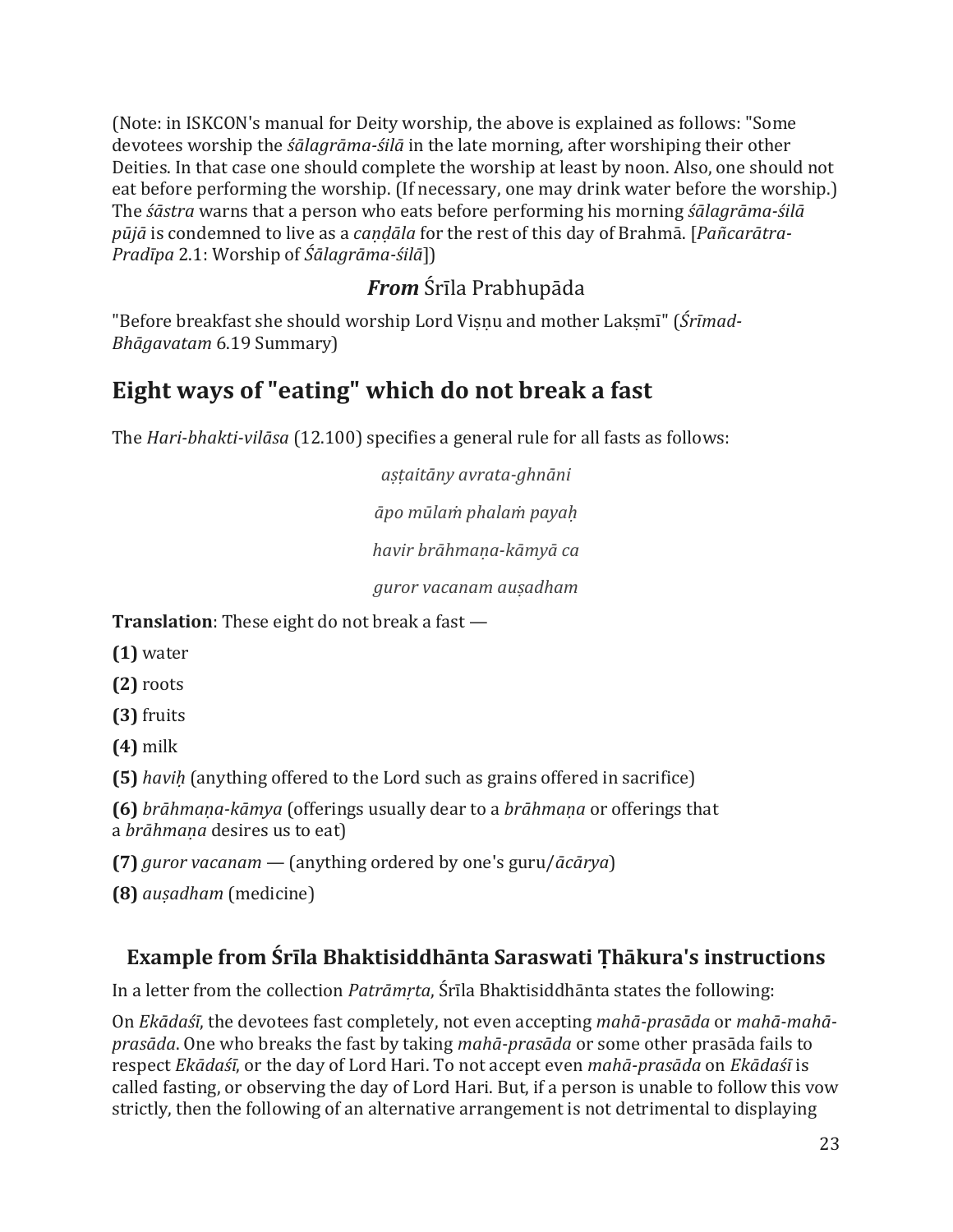respect for this sacred *tithi*. (Letter, Śrī Māyāpura Bāmana Pukur, Nadia, 11th Pauṣa 1322 Bengali era, Śrīla Prabhupāda, *Śrīla Bhaktisiddhānta*. *Patrāmṛta*: Nectar from the Letters, Touchstone Media.)

# <span id="page-23-0"></span>*Viṣṇu-tattva* **appearance days and** *Ekādaśī***, in general**

In *Hari-bhakti-vilāsa* chapters 12-16 there are instructions, separately, for various days of *viṣṇu-tattva* appearance days. However, if we were to go through that section to extract all the details, this paper would increase in size and scope enormously. Therefore, to summarize, on such days fasting is always for one day according to the lunar calendar, in terms of *tithi*, *yāmāś, praharas*, and so forth. To be precise, such days start at sunrise and end at sunrise, which may not be exactly 24 hours of a solar day. *Śāstra* doesn't use hours. Neither does *śāstra* stipulate fasting normally by giving an exact time for it. The fasting time is from the beginning of the fast date at sunrise, to the time of *pāraṇa*, completion of the fast, after the next sunrise. There is no prescription for fasts of less than that duration. So, there is nothing in *śāstra* about half-day fasts, or quarter-day fasts.

To give some perspective on the above*,* we look, briefly, at the instructions in *śāstra* regarding *Ekādaśī*. *Ekādaśī* is a little different because one is supposed to eat only once on *Daśamī*, eat nothing on *Ekādaśī* and eat only once on *Dvādaśī*. So specifically, this means that the time from the meal on *Daśamī* to the *Ekādaśī pāraṇa* (breaking of fast) on *Dvādaśī* is a little more than 24 hours. If we eat right before sunrise on *Ekādaśī* (which would be very unusual) then we would have just over 24 hours fast till the *Ekādaśī pāraṇa* on *Dvādaśī*. However probably the last time we eat for fasting on *Ekādaśī* would be sometime in the evening of *Daśamī*, or if we are strictly following the *Hari-bhakti-vilāsa,* around noon on *Daśamī* (which would mean almost 42 hours). If we eat at noon on *Daśamī* then 24 hours later is noon on *Ekādaśī*, then 48 hours later is noon on *Dvādaśī*, so since we do the *Ekādaśī pāraṇa* just after sunrise on *Dvādaśī* (which could be 6 am) we have to subtract about 6 hours from noon on *Dvādaśī* for the approximate time of *Ekādaśī pāraṇa*. Thus 48 minus 6 is 42 hours fasting. This is just an example of following the *Hari-bhaktivilāsa* strictly which we can compare to the range of current ISKCON practice.

# Other *purāṇas* and *smṛti* compilations

<span id="page-23-1"></span>The *Brahma-vaivarta-purāṇa* (Brahma-khaṇḍa, 27.11) speaks against the eating of grains on *Janmāṣṭamī*, *Rāma-navamī* and *Śiva-rātrī*:

*janmāṣṭamī-dine rāma-*

*navamī-divase hareḥ*

*śiva-rātrau ca yo bhuṅkte*

*so 'pi dvi-guṇa-pātakī*

**Translation**: One who eats anything on Hari's appearance days viz. *Janmāṣṭamī, Rāmanavamī* and on *Śiva-rātrī* receives double the sinful reaction of eating on other fasting days.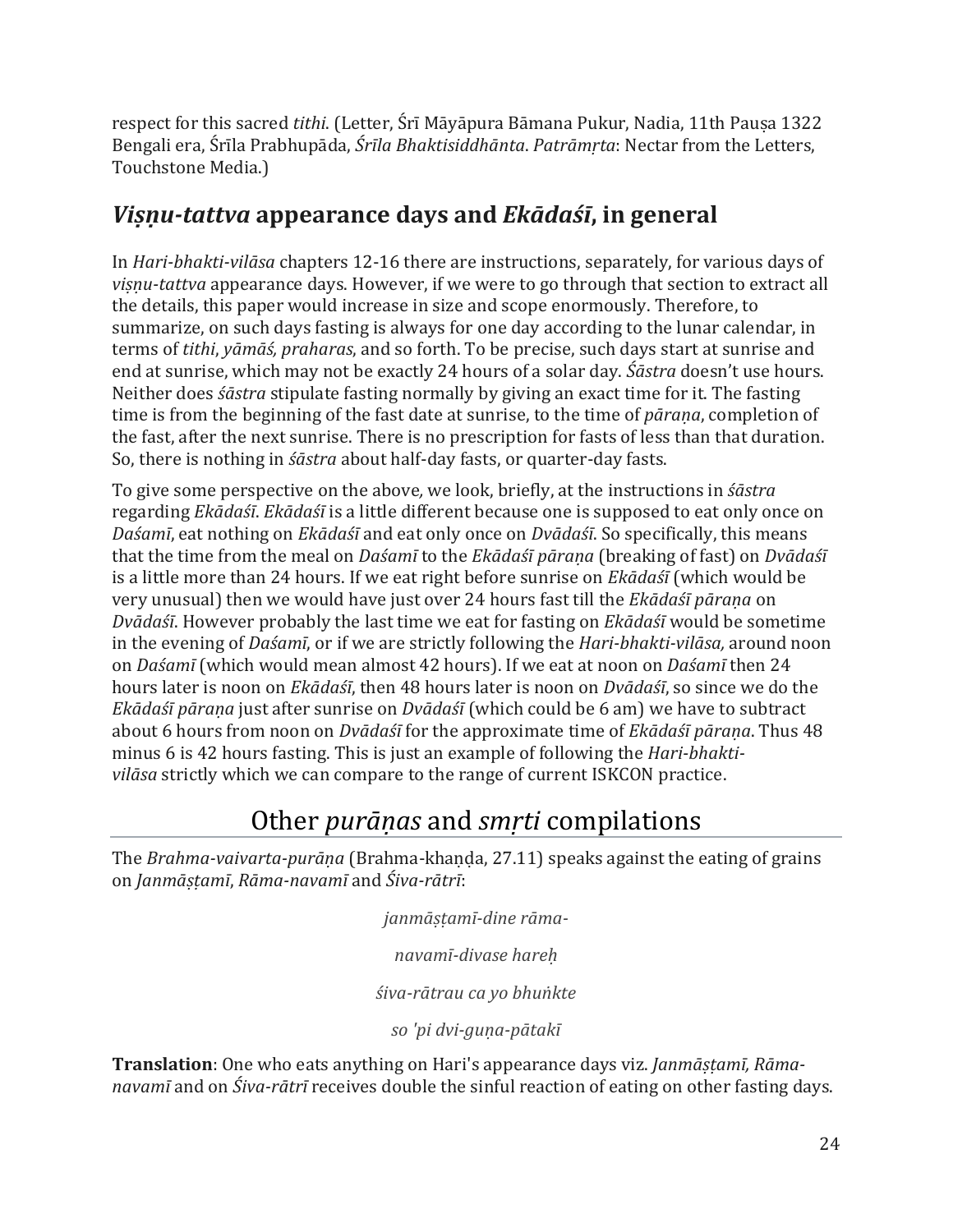(**Source**: *Brahma-vaivarta-purāṇa*, with Hindi Translation by Tarinish Jha, Hindi Sahitya Sammelan, Prayag, 1981 A.D.)

The *Nirṇaya-sindhuḥ* (*Pariccheda* 2, *Caitra-navamī* section, page 64) of Kamalākara Bhaṭṭa quotes from the Agastya-saṁhitā that the appearance of Lord Rāma was at noon:

#### *caitre navamyāṁ prāk-pakṣe*

#### *divā puṇye punarvasau*

**Translation**: Lord Rāma appeared on the *Navamī* of the *Caitra* month just before afternoon in the constellation named Punarvasu.

(**Source**: *Nirṇaya-sindhuḥ* of Kamalākara Bhaṭṭa. Edited by Pandit Ramnarayan *Ācārya*. Republished from the Nirnaya Sagar Press edition by Krishnadas Akadami, Varanasi. 1985 A.D.)

# Calendar considerations and confusions

<span id="page-24-0"></span>As specified in the section on *Hari-bhakti-vilāsa* above, there is a special rule (not happening very often) in calendar calculations for *Rāma-navamī* observance that if *navamī tithi* is *kṣaya*, meaning that it is not present on any sunrise in a particular location, then someone in that location should observe *Rāma-navamī* on the *aṣṭamī*. This seems strange at first glance, since for just about all other such occasions if the *tithi* is *kṣaya* then one observes on the following day (eg. if *Pūrṇīmā-tithi* is kṣaya then *Gaura-pūrṇīmā* should be observed on the *pratipāt*). The reason for this strangeness is that if we observe *Rāmanavamī* on the *daśamī* then we have to fast that day and conclude the fast the next morning, but the next morning will be *Ekādaśī*. These calendar rules support the practice of a full day fast (sunrise to sunrise).

# Statements from Śrīla Prabhupāda

<span id="page-24-1"></span>Summary: fasting until evening or no specified time

# <span id="page-24-2"></span>**Letters**

**Letter to Mukunda - San Francisco 26 march, 1968**: Our next ceremony is Lord Rāmacandra's Birthday, on the 7th of April. It should be observed in the same way as Lord Caitanya's Appearance Day, namely, fasting up to evening and then accept *Prasādam* , and all our ceremonies should be performed with continuous *Kīrtana*, of Hare Krsna, Hare Rāma. That will make all our functions successful.

**Letter to Mahāpuruṣa - San Francisco 28 march, 1968**: So far the Advent Day of Lord Rāma Candra, it should be celebrated as Lord Caitanya's Birthday was done. Fasting up to evening, and then take *prasādam* , and chant Hare Kṛṣṇa whole day, and be engaged in reading and chanting off and on, chant for some time, then read for some time, then again have *Kīrtana* and so on, throughout the day. If you have not got a Rāmāyaṇa, then you can read Bhagavad-gita or Srimad-*Bhāgavatam*, that is all right.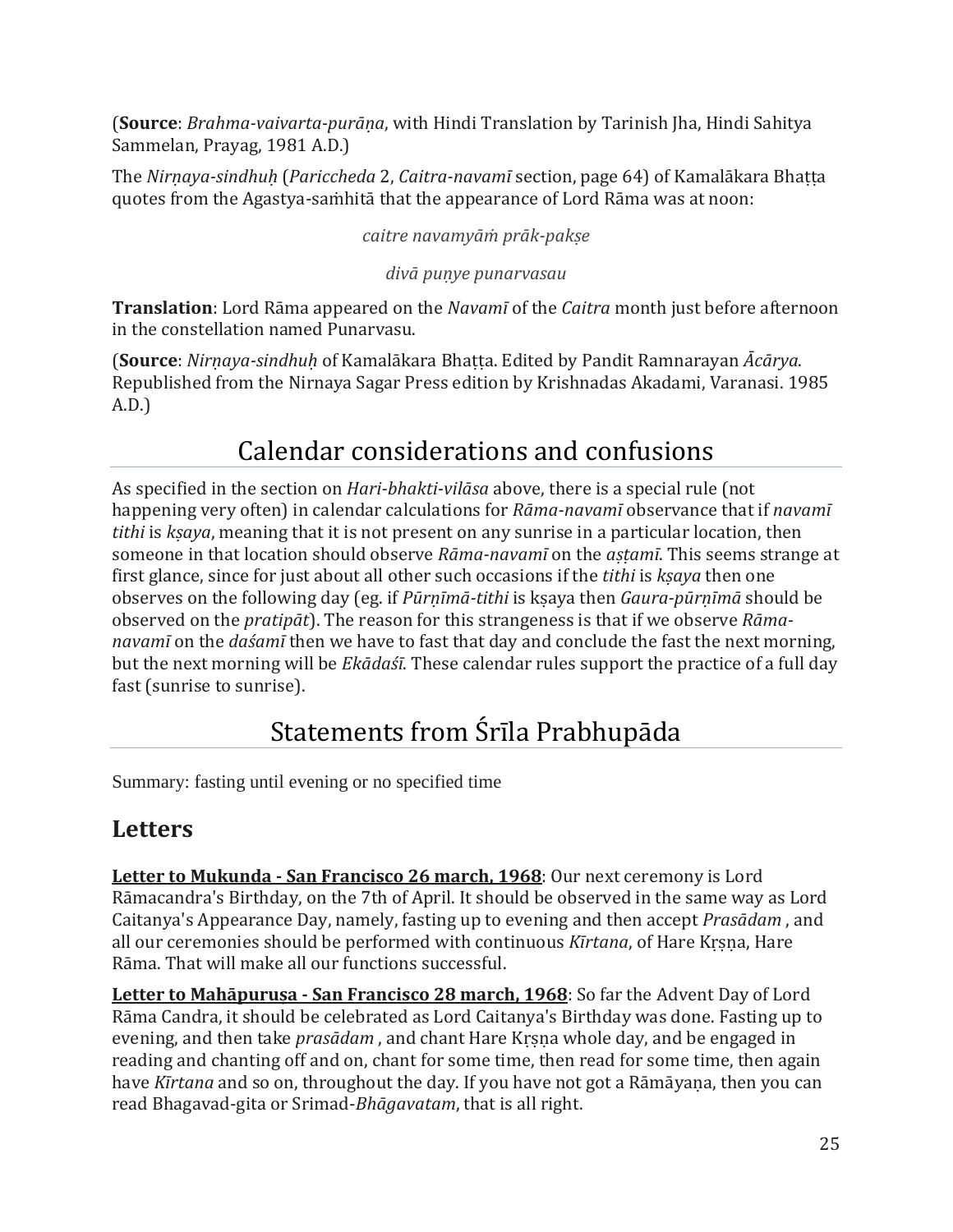# <span id="page-25-0"></span>**Lectures**

### *Śrī Rāma-Navamī***, Lord Rāmacandra's Appearance Day — Hawaii, March 27, 1969**:

There are so many historical incidences in the life of Rāmacandra, and we should remember, because if we remember why we are observing today fasting for Rāmacandra... There were many kings like Rāmacandra. Because the kings were trained in that way. Mahārāja Yudhiṣṭhira was also as good as Rāmacandra, and Mahārāja Parikṣit was as good. There were many such kings. But we are not concerned because He was a king. He is the King of all kings, *parameśvara*. Because He is God, therefore we are observing today.

**Pandal lecture -Bombay, April 7, 1971**: yeṣām anta-gatam pāpaṁ janānāṁ puṇyakarmaṇam te dvanda-moha-nirmuktā bhajante māṁ dṛḍha-vratāḥ So this process should be adopted, how to become sukṛtina. Sukṛti means yajña-dāna-tapa-kriyā. One must perform sacrifices as prescribed in the śāstras, and they must give in charity their hardearned money for Kṛṣṇa's cause. That is called dāna. Yajña, dāna, and tapasya. Tapasyā. Just like tomorrow is Śrī Rāma-navamī. The tapasyā will be that all the devotees will observe fasting from morning till evening. This is called tapasyā. Just like Ekādaśī day—there is no eating sumptuously. Simply you take little fruits and flowers. Try to avoid that also. You don't take even water. That is really Ekādaśī. But because we cannot do it — in Kali-yuga the time is different—therefore we are allowed to take little fruit and milk, which is called anukalpa. These are different methods of tapasyā.

# <span id="page-25-1"></span>**Conversations**

Room Conversation -- March 26, 1977:

**Tamala Kṛṣṇa**: So there will be an initiation on *Rāma-navamī*.

**Śrīla Prabhupāda**: *Rāma-navamī* is *upavāsa* up till the... Go to observe fasting up to the evening.

Tamala Kṛṣṇa: So moon.

Śrīla Prabhupāda: Sunset.

# <span id="page-25-2"></span>**Interviews and Written Accounts of Śrīla Prabhupāda's Behavior and the Practice During Śrīla Prabhupāda's Time**

**Summary:** The observance, from these accounts, was a half day fast and the preparations were with grains.

# <span id="page-25-3"></span>**Arundhati devī dāsī who observed** *Rāma-navamī* **with Śrīla Prabhupāda**

Sorry, I can't remember specifically. I'm pretty sure I was with Śrīla Prabhupāda on some *Rāma-navamīs*, definitely in 1977 as I was in his entourage then, but don't remember fasting procedures. I think it was a half day fast though, and regular feast, not *Ekādaśī*. But am not certain.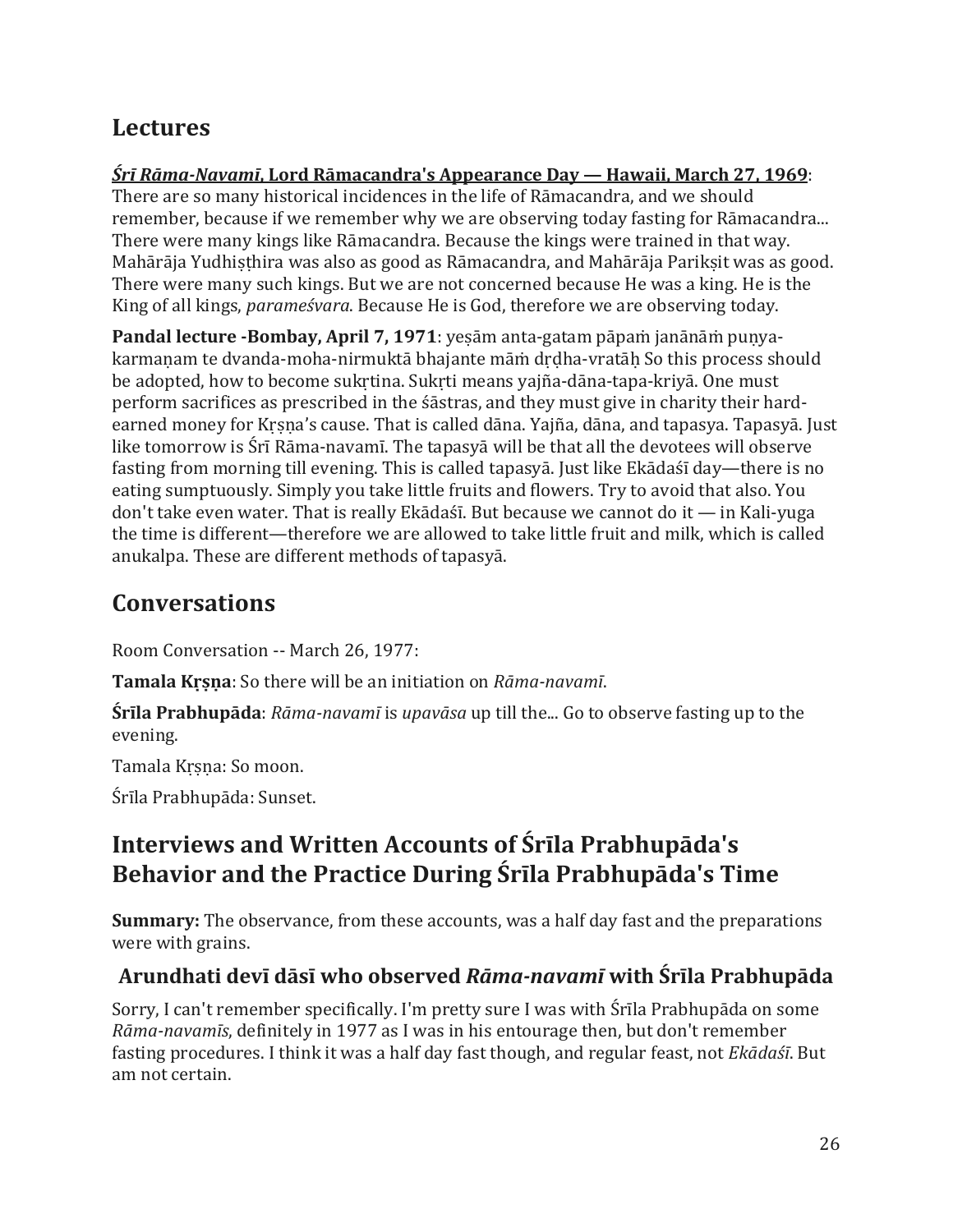### **Girirāja Swami**

#### <span id="page-26-0"></span>From his forthcoming Juhu Book 1974.04.01 *Rāma-navamī*:

April 1 was *Rāma-navamī*. On his morning walk, Śrīla Prabhupāda noted that many people were bathing in the sea, and he inquired, "Because today's *Rāma-navamī* they're taking bath?"

Dr. Patel said yes. Toward the end of the walk, he raised the topic of fasting for *Rāmanavamī*, suggesting that one should fast throughout the night until the next morning. But a devotee volunteered that we fasted until sunset. Śrīla Prabhupāda agreed but added, "If one can continue, that's all right."

Later I asked Śrīla Prabhupāda when we should actually break the fast, and he replied that I should inquire when the local temples break theirs and we should do the same. It turned out that they broke their fasts at noon, so that day we did too.

### **Bhakti Vikāsa Swami**

<span id="page-26-1"></span>(Transcribed from a lecture, <http://www.bvks.com/12136/>)

Śrīla Prabhupāda when he was asked, he said to fast until evening, but practically he didn't, nor did he have his disciples do. I remember being in Vṛndāvana in 1976 and Śrīla Prabhupāda was present on *Rāma-navamī*, and the feast *prasādam* was scheduled for 2 o'clock in the afternoon. It actually got served about 4 o'clock in the afternoon. And Lord Rāma appeared at mid-day, and the normal procedure is to fast until mid-day. So I was asked, so what do I know about Bhaktisiddhānta Sarasvatī, what did he say about that? Now I heard that the present fasting schedule was introduced after Bhaktisiddhānta Sarasvatī Ṭhākura left, by Ananta Vāsudeva or Bhakti Prasāda Purī Mahārāja for *Gaurapūrṇīmā*. Whatever it was previously, he would have probably put something more strict, because he was like that. But I don't know. that's the simple answer.

### **Bhanu Swami**

<span id="page-26-2"></span>Śrīla Prabhupāda was not particular about fasting 24 hours on other days and it seems, as far as I remember, we even used to take grains at midnight on *Janmāṣṭamī* and moonrise on *Gaura-pūrṇīmā*. His instruction to fast till moonrise on *Rāma-navamī* (in a letter) may be a follow-up on the time of *anukalpa*. However, Rāma was born at noon according to *Gauḍīyapañjikā* of Mayapur. So fasting till moonrise does not seem logical. In practice, Śrīla Prabhupāda had devotees celebrate the appearance at noon, and then feast on grains.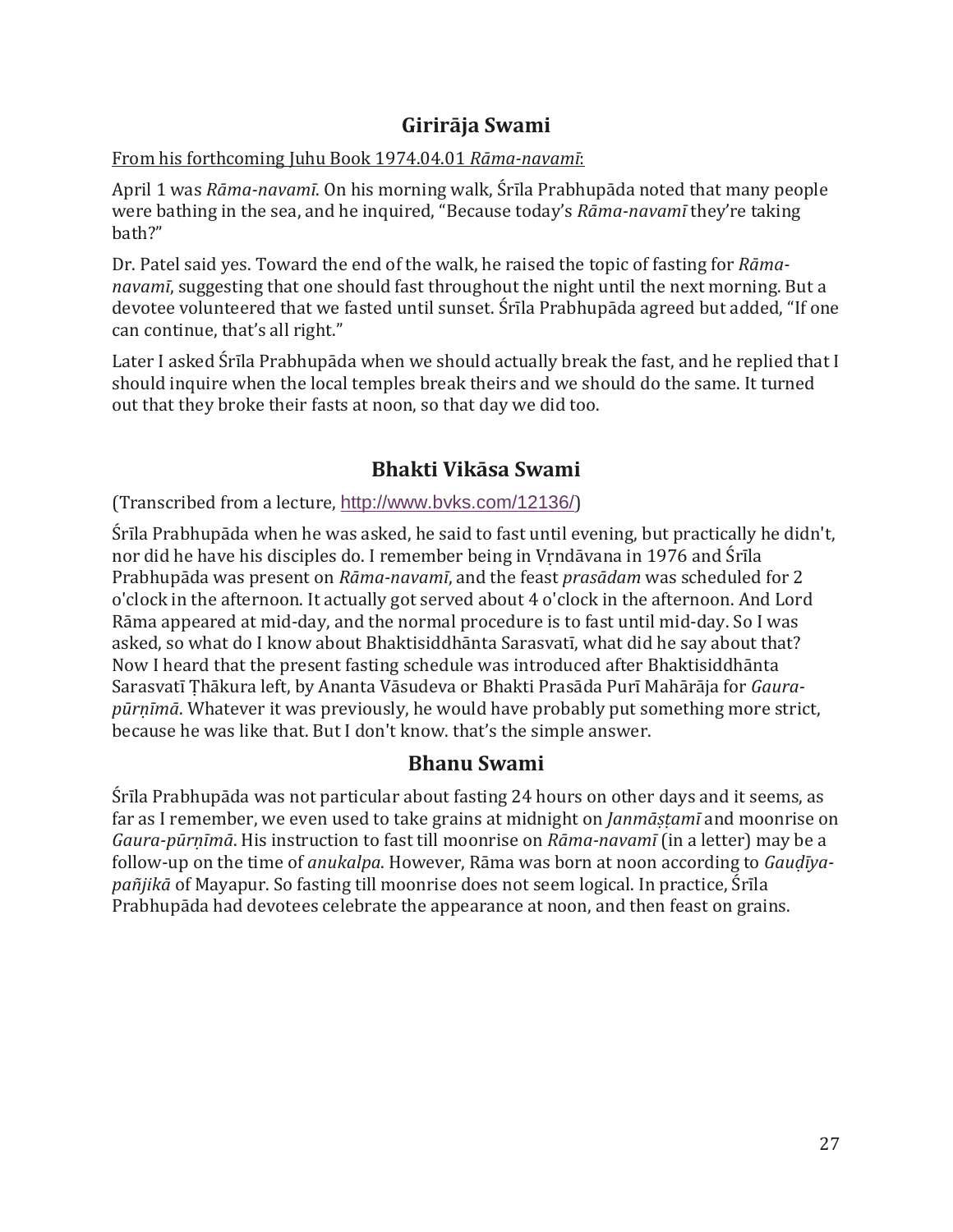### <span id="page-27-0"></span>**Opening of Kṛṣṇa-Balarāma Temple on** *Rāma-navamī* **in Śrīla Prabhupāda's presence**

#### **From Daivī śakti devī dāsī:**

Yes, I was Śrīla Prabhupāda's cook during the festival. I cooked for him and added several preparations from the Deity kitchen too. But because of the festivities and the Governor's presence he took *prasādam* very late. I waited for him till about 2:00 and then gave up. The fast was broken at midday by all the devotees and guests, about 6,000 total. Śrīla Prabhupāda had them serve a grain feast.

#### **From Vrindavan is my Home, the chapter entitled: The Grand Opening:**

Meanwhile, many of the best cooks in the world were busy in the Deity kitchen preparing the first *rāja-bhoga* offering. Śrīla Prabhupāda's sister sat on the kitchen floor in front of coal bucket stoves. She had several assistants, some of whom were cutting vegetables with a special knife that required both hands and feet to maneuver…

The foreign disciples were busy working at the kitchen countertops, making varieties of sweets, savories and other special preparations. Disciples such as Bhojadeva, Gopati, Sakhā and Apūrva were some of the main cooks who worked tirelessly, churning out varieties of offerings that would soon be offered to Their Lordships…

When the dressing was complete, the gigantic *bhoga* offering was brought onto the altars. A *pūjāri* at each of the three altars chanted mantras to the Deities, requesting Them to accept the offerings that has been lovingly prepared by the devotees. There were so many preparations that devotees continued to bring things to the altar up to the time of the *ārātrika*…

When the *ārātrika* was over, Śrīla Prabhupāda again blew the conchshell exultantly… Śrīla Prabhupāda then joined his guests and went to the courtyard to watch a drama performed by the Vaikuntha Players from New York. After the play, the devotees who had been watching the play joined the Vaikuntha Players in the courtyard and had a lively *kīrtana*.

Now it was time for the sumptuous feast for thousands of guests. People sat in rows inside the temple, outside the temple, and anywhere there was space, all the way to the street.

#### **From Memories of Vṛndāvana, Smarahari Dāsa:**

So, when I went to speak to the cook, they were aware of what was happening. I said, "We are going to open our temple on *Rāma-navamī*, and Śrīla Prabhupāda wants to have a feast for 6,000 people, 6,000 invited guests." The man said, first question, "Will all of the 6,000 people have the same identical *prasādam* ?" I said, "No. We will have 2,000 people that are the main dignitaries, and they will have the same *prasādam* plus special milk product things. There would be *rasagullā*, there would be *kacorī* as well as *samosā*, there would be sweet rice." He said, "OK, what do the 2,000 have?" I told him, I read the list He said, "What do the additional 4,000 have?" I told him the list, "There's *purīs*, two *subjis*, *samosā*, *kacorī*,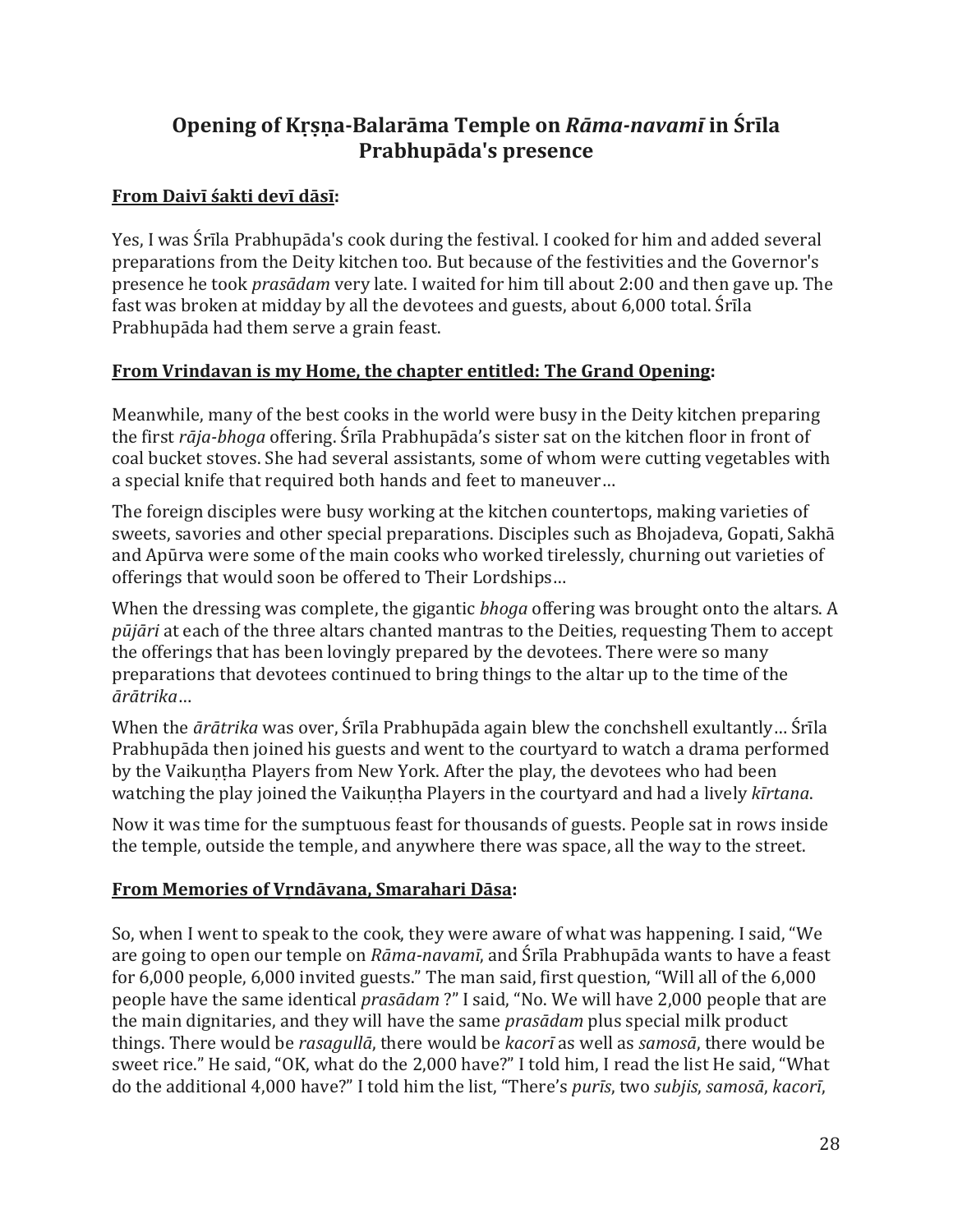*laḍḍū*." I told him exactly the list Śrīla Prabhupāda had wanted to give…So there was a big feast, and Śrīla Prabhupāda was very, very delighted.

### **From Transcendental Diary by Hari Sauri Dāsa:**

April 9th, 1976.

Today is *Rāma-navamī*, the appearance day of Lord Rāmacandra, and everyone fasted until 4:00 p.m.

(**Source**: Transcendental diary, Volume 1, November 1975-April 1976, TdD1-11, Śrī Vṛndāvana Dhāma, April 9, 1976)

### **From Rādhā Dāmodara Vilāsa:**

There is always sumptuous *prasādam* during the festival and especially after the installation ceremony. Unknown to the local residents, most of the cooks are Śrīla Prabhupāda's Western followers. There are many peacocks in the *Ramaṇa-retī* area and some of the American devotees who are making *capātīs* like to throw them little pieces of *capātī* dough.

**Apūrva**: I was one of the head cooks for the Vṛndāvana opening. Śrīla Prabhupāda wanted us to cook an incredible menu and do seven offerings a day. The lunch offering was 25 preparations. We did a lot of cooking, so it was intense.

### **Interview with Pradyumna Dāsa**

<span id="page-28-0"></span>I don't retain memories of observing *Rāma-navamī* with Śrīla Prabhupāda after so many years.

According to *śāstra* (see *Hari-bhakti-vilāsa*), the appearances of *viṣṇu-tattva* are observed with total fasting until breaking fast on the following day. Those unable to complete the fast, are permitted to accept *anukalpa* or non-grain food when necessary during the observance of the *tithi*.

I compiled the official ISKCON calendar for many years, consulting the *Navadvīpa-pañjikā* as published by several *Gauḍīya Maṭha* institutions, as well as the Directory *Pañjikā* (published from Kolkata). Yes, Śrīla Prabhupāda strictly followed the date of holiday and *Ekādaśī* observance as given in the Pañjikā.

### <span id="page-28-1"></span>**Nārāyaṇī devī dāsī's experience as a** *pūjāri* **in India during Śrīla Prabhupāda's time**

I was *pūjāri* at Calcutta and for *Rāma-navamī* we had half day fast and it was with grains. We only had two full fast days in a year: *Gaura-pūrṇīmā* and *Janmāṣṭamī*.

### <span id="page-28-2"></span>**Interview with Purnaprajña Dāsa, another** *pūjāri* **at Calcutta temple during Śrīla Prabhupāda's time**

I don't remember being with Śrīla Prabhupāda on *Rāma-navamī*. I only can say that we never fasted all day, only to noon. And surely no *Ekādaśī* break fast.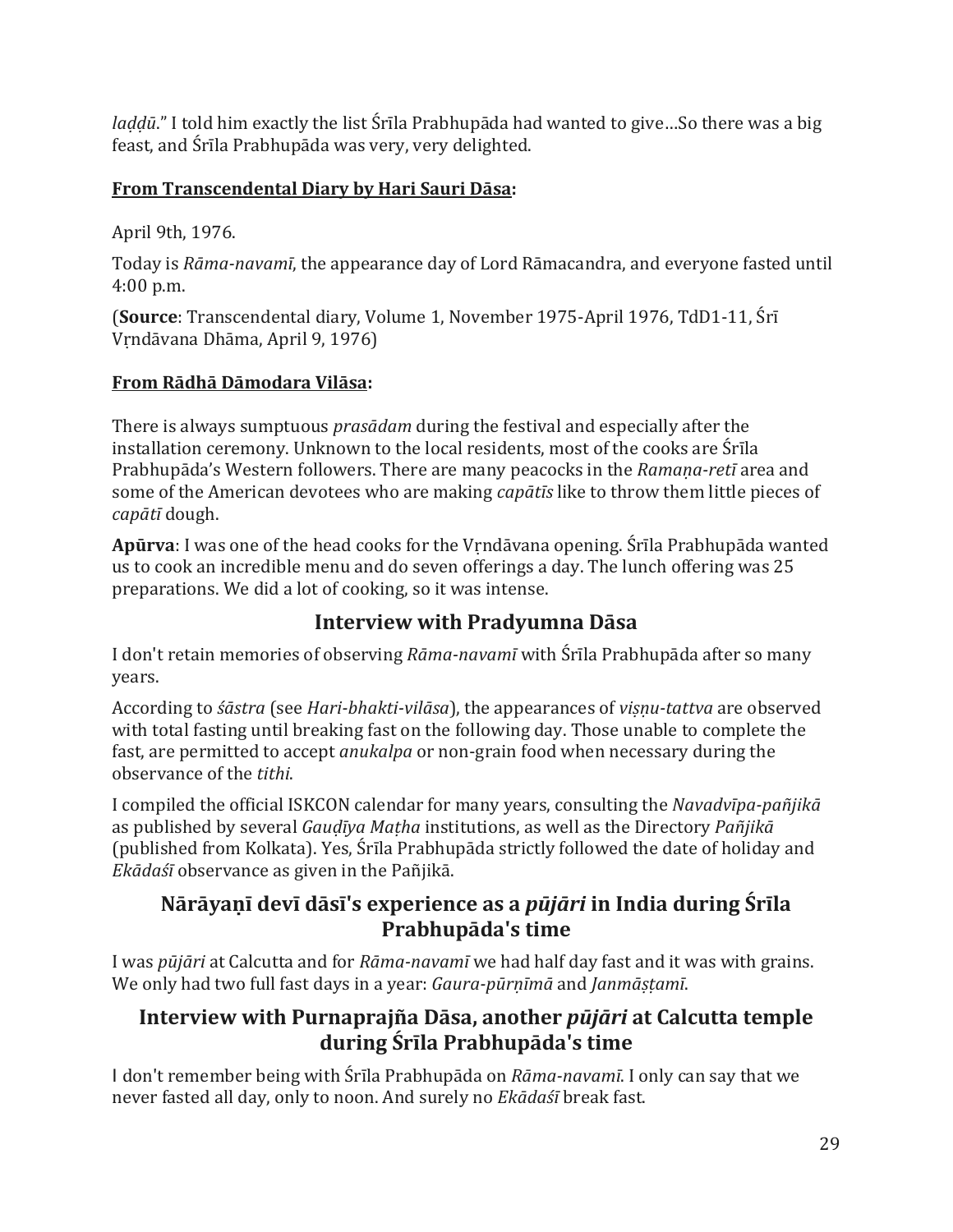# <span id="page-29-1"></span><span id="page-29-0"></span>**First interview**

(note: Śrīla Bhakti Prapanna Tīrtha Mahārāja is a disciple of Śrīla Bhakti Rakṣak Śrīdhar Mahārāja, *sannyāsa* disciple of Śrīla Bhakti Sundar Govinda Mahārāja)

### **At what time is fasting broken on** *Rāma-navamī* **in your** *saṅga***?**

Till noon, then full break fast including rice. Same on *Nityānanda-trayodaśī, Baladevapūrṇīmā, Rādhāṣṭamī*. Only on *Gaura-pūrṇīmā, Janmāṣṭamī, and Nṛsiṁha-chaturdaśī*, do they break fast (at moonrise, midnight, and dusk) with *anukalpa*.

#### **Is the time of breaking fast on particular days related to anything in the** *līlā***, such as the time of the Lord's appearance in that form?**

Rāmachandra, Baladeva, Rādhārānī, Nityānanda all appeared in the middle of the day (*madhyāhna*), and thus fasting is broken at noon.

#### **To your knowledge, are there different standards in different** *maṭhas* **or temples in your** *saṅga* **regarding fasting, or is there a general standard?**

There is not a general standard, in some *maṭhas*, *anukalpa-prasāda* is prepared. Also, even in Śrī Caitanya Sārasvata Maṭha he sometimes prepares both, *prasāda* with and without grains, to accommodate people who come from other *maṭhas* and say they are doing *anukalpa* fast.

### **What is the history of the practices in your** *saṅga***? Who established them, when?**

Would have to research what Śrīla PrabhupādaBhaktisiddhānta Sarasvatī Ṭhākura used to do.

(He called again the next day.)

Śrīla PrabhupādaBhaktisiddhānta Saraswatī Ṭhākura once told Śrīla Bhakti Saraṅga Gosvāmī that since he was going to go out to do some service, he should eat full *prasāda*, not *anukalpa*. *utsavānte pāraṇa*: break fast at the end of the festival. On *Varāha-dvādaśī*, one must break fast since it's *Ekādaśī* the previous day. Then we follow: *arcanānte-pāraṇa*: break fast at the end of the Deity worship (i.e., offer *āratī* to Varāhadeva first). *Anukalpa* on *viṣṇu-tattva* days seems pretty standard, but various *guru-vargas* have made some concessions compared to that because otherwise there are too many festivals, seeing that we're not able to do them.

#### **Please add any other information about fasting and breaking fast on** *Rāma-navamī* **or other** *Viṣṇu-tattva* **appearance days. What about** *Hari-bhakti-vilāsa***?**

In *Hari-bhakti-vilāsa* are many things we cannot follow. We follow whatever our *guruvarga* did.

### **In many cases where they do** *anukalpa***, is there a break fast time on the next day?**

Yes, I see that also in the *pañjikā*. There is no harm in doing more fasting and this is available for those who want to do so. For example, Although Śrīmatī Rādhārānī is *śakti-*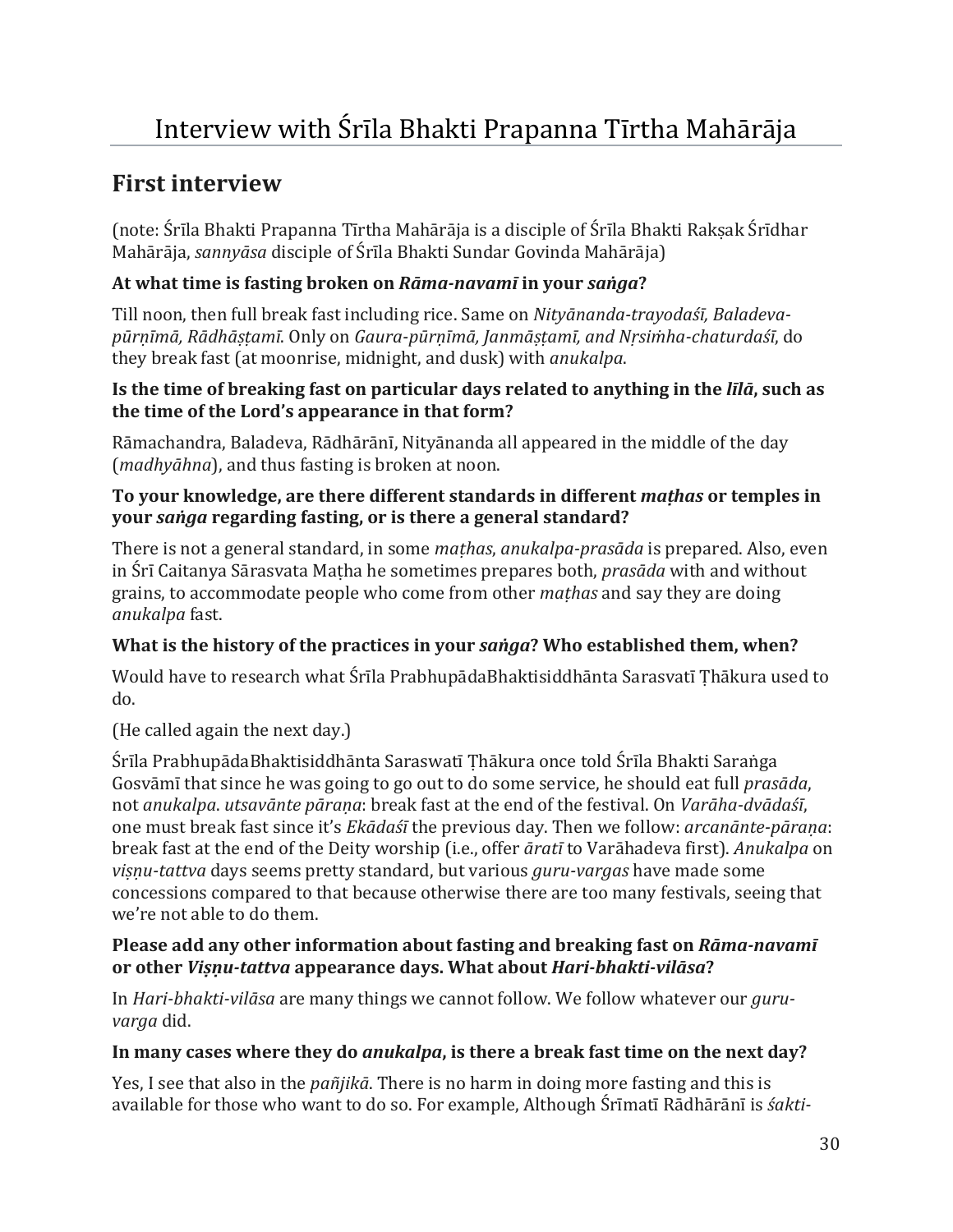*tattva*, some people (even from Śrī Caitanya Maṭha) do more fasting on Rādhāṣṭamī, because a lot of benefit of this *vrata* has been described.

# <span id="page-30-0"></span>**Second Interview**

Another friend of a SAC member also called to try to find out more of the history and reasons for their practice. Śrīla Bhakti Prapanna Tīrtha Mahārāj again confirmed that in Śrī Caitanya Sarasvata Maṭha they have a full fast till noon and then full feast with grains. The reason Mahārāja gave is that Rāma is an expansion of Baladeva and they have same procedure for *Baladeva-pūrṇīmā* and *Nityānanda-trayodaśī*. It's not clear if this was the system during Bhakti Raksaka Śrīdhara Mahārāja's times or was introduced later.

# <span id="page-30-1"></span>Information from Gopīnātha Bābājī Mahārāja of Gopīnātha Gauḍīya Maṭha

Gopīnātha Bābājī Mahārāja said that on *āvirbhāva* days, fasting is broken around the time of appearance. As far as he knows, the standard is the same everywhere: break fast with *anukalpa prasāda*. However, he says both Śrīla Bhakti Pramoda Purī Mahārāja and Śrīla Bhakti Rakṣaka Śrīdhara Mahārāja sometimes allowed full-grain break fast, even on *Janmāṣṭamī*.

# <span id="page-30-2"></span>Ambiguity and Flexibility in Fasting on the Appearance and Disappearance Days of the *Ācāryas*

(Because of the ambiguity in fasting for *Rāma-navamī*, we bring up another example of ambiguity for reference)

For the appearance days of *ācāryas*, the *Gauḍīya* custom is to celebrate the appearance by commemoration speeches, and the offering of a feast to the *ācārya*. For convenience in *maṭhas*, this is usually done at noon. But as far as I know there is no injunction concerning that time. It could be observed in the morning, since most ISKCON temples have the main meal at that time. Śrīla Prabhupāda seems to bear this out in the following conversations, where even half-day fasting for Śrīla Bhaktivinoda's appearance becomes optional.

Morning walk, February 11, 1976, Mayapur:

**Devotee**: Fourteenth is the advent of or the demise of Haridāsa Ṭhākura?

Śrīla Prabhupāda: Yes

**Devotee**: The death, I mean the disappearance

**Śrīla Prabhupāda**: Yes, but not for demise of Haridāsa Ṭhākura, but because that is *Ananta Caturdaśī Vratā*, the, generally the fasting is observed till evening, up to 5 o'clock. The next day, *Viśvarūpa-mahotsava*, feasting.

**Devotee**: On the 13th of September, Śrīla Bhaktivinoda's Appearance is there any special observance?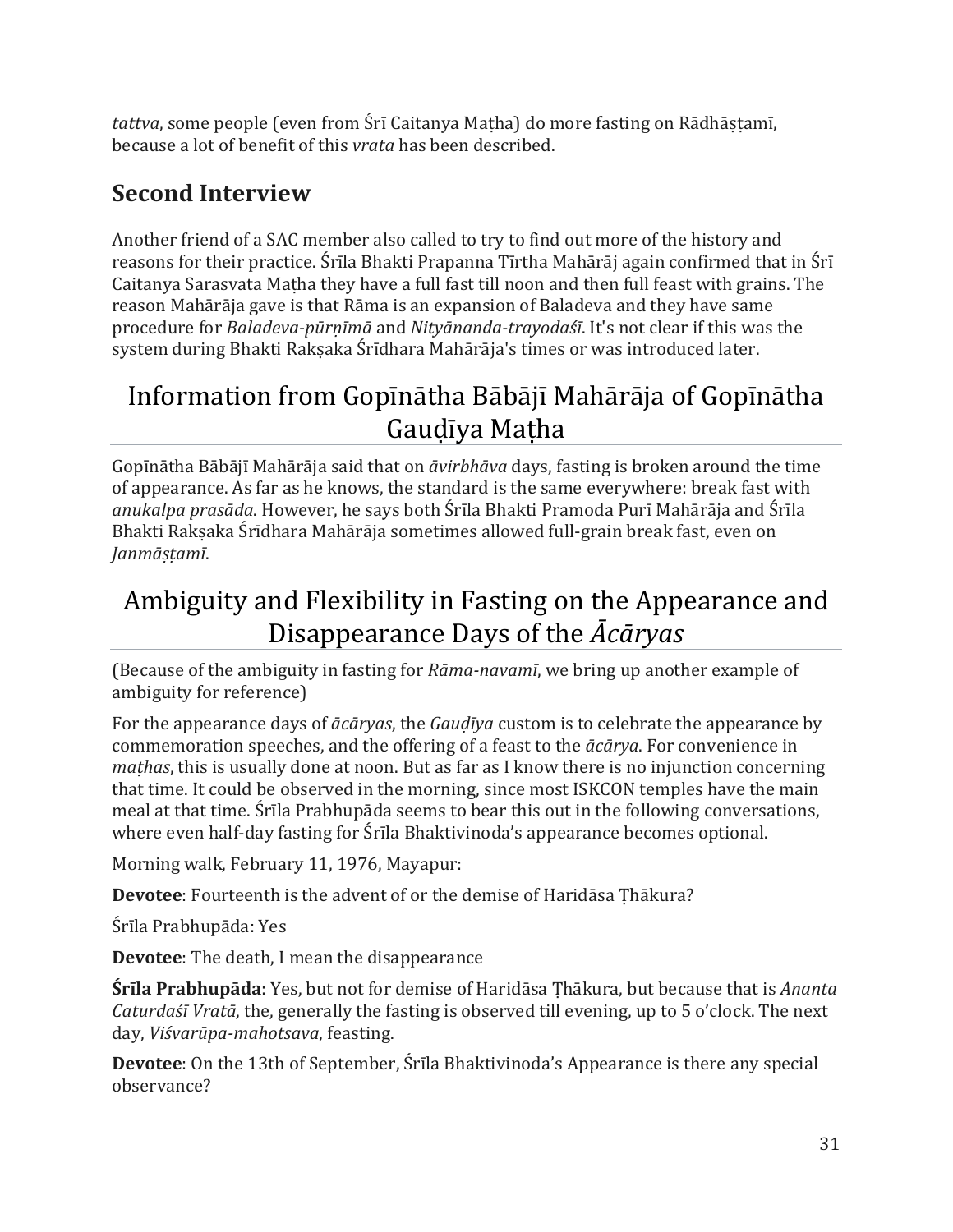**Śrīla Prabhupāda**: No, special observance means to discuss about the life and works of Bhaktivinoda Ṭhākura, thats all. Then 26th September, *Ekādaśī*.

Room conversation, Vṛndāvana, March 11, 1972:

**Tamāla Kṛṣṇa**: [break] ...on your appearance day and Bhaktisiddhānta Sarasvatī's and Bhaktivinoda Ṭhākura and Gaura Kiśora's we should observe half-day fast. I have a question that on all the other auspicious days, just like Narottama Dāsa Ṭhākura and others, should we also observe half-day fast?

**Śrīla Prabhupāda**: It is... But if you cannot, that is another...

**Tamāla Kṛṣṇa**: Sometimes because of the *saṅkīrtana*...

**Śrīla Prabhupāda**: No, no. If you cannot, you can take.

**Tamāla Kṛṣṇa**: And just sing some songs and praise.

**Śrīla Prabhupāda**: Yes. Yes. *Kīrtana* is main thing.

<span id="page-31-0"></span>(It is interesting to note that Śrīla Prabhupāda here mentioned fasting until sunset on *Ananta-caturdaśī*, which no one at present seems to be following.)

# Fasting in General for Śrī Vaisnavas

Excerpt from a section from *Kāla-prakāśikā*, a standard book on *Muhūrta*, by an ancient traditional Śrī Vaiṣṇava which deals with how they observe *Janmāṣṭamī* and *Ekādaśī*: "To abstain from food and worship the Lord on the day of his incarnation, every year, subdues all sins. Having performed his daily ablutions, the devotee should stand in devotion before the image of the Lord, duly installed on a pedestal, and pronounce the following prayer— Oh! Lord of Lotus eyes! By solemn observance of the vow of fasting and of fixing my mind on Thee on this, the day of Thy incarnation, I thee adore. I break my fast next morning. Accept this humble token of my devotion, and give me Oh! Lord, Thy blessings divine."

Fasting in general is an individual choice. Since the system (*Prapatti*) of Śrī Vaisnavas isn't dependent on such things (i.e. there is no *sādhana* requirements for *mokṣa*), there is no compulsory fasting. Many older more Orthodox Śrī Vaiṣṇavas do fast. But then again many do not fast at all. Fasting even for *Ekādaśī*s is considered as optional. Many people in South India observe fasting from whole, boiled rice on *Ekādaśī*. In *śāstra* sin is supposed to be in *annaṁ* or boiled rice on *Ekādaśī*. Some avoid all rice. Some take items made from broken rice or rice flour like *iḍlī*, *ḍosā*, etc. *Purīs* and *halavā* made of wheat are ok to eat on *Ekādaśī* for such persons. Those who are very orthodox and *sannyāsīs* do not eat anything.

# Fasting in General for Followers of Madhvacarya

<span id="page-31-1"></span>For Madhvas at present fasting on *Ekādaśī*s is certainly more important than for Śrī Vaiṣṇavas. That point probably is applicable to other fast days also. Madhva *sannyāsīs* eat once a day. On *Ekādaśī*s and other religious fast days they fast completely. Other Madhvas fast optionally. Many Madhvas do not eat rice or at least whole rice on *Ekādaśī*. Some might fast, but mostly eating wheat or other grains except whole, boiled rice is ok for them on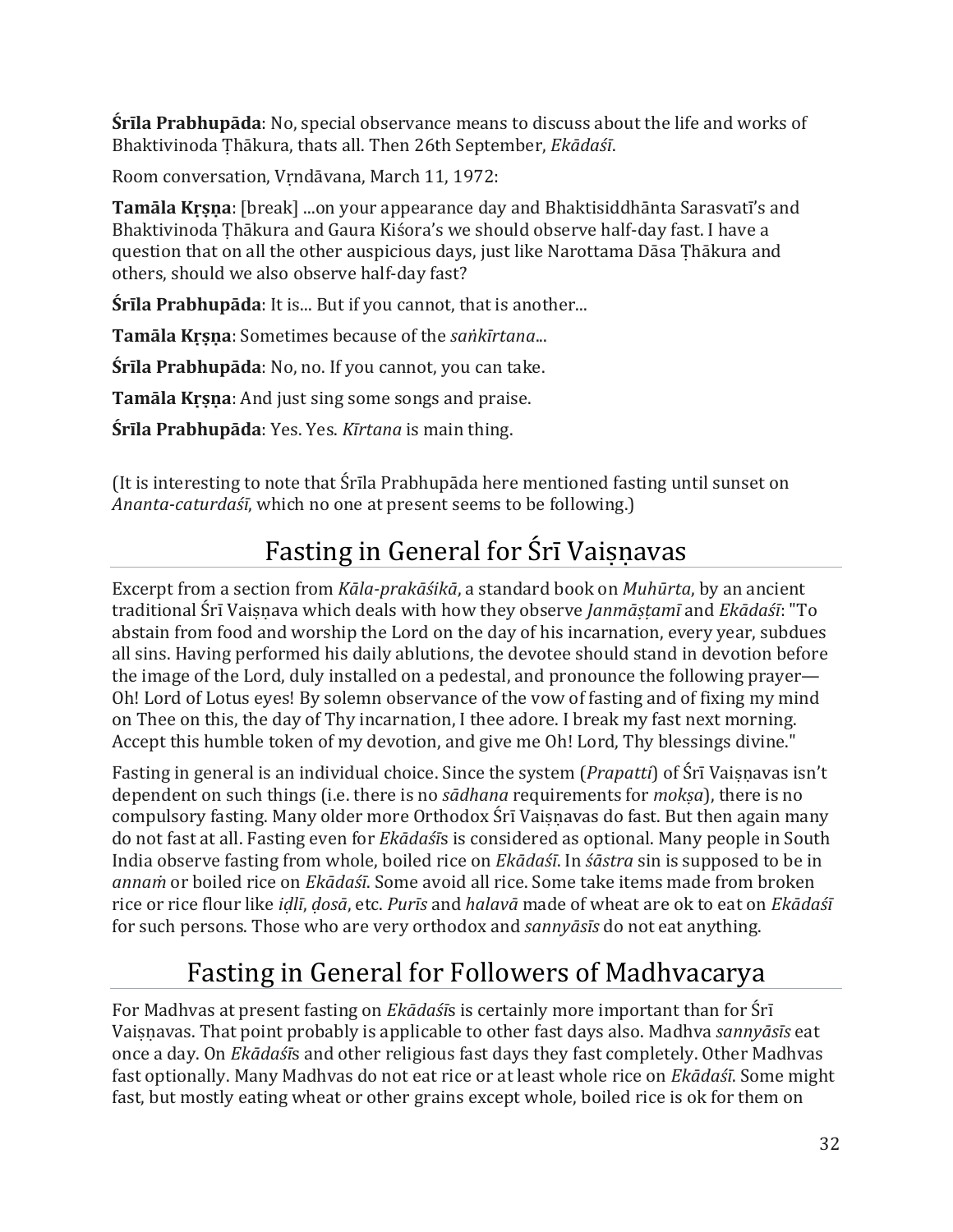*Ekādaśī*s. Kṛṣṇa Maṭha in Udupi serves *prasādam* meals twice a day every day of the year except *Ekādaśī*s when they do not serve anything. Even the deities of devotees like Garuda, Hanuman, gurus in Madhva temples must fast on *Ekādaśī*s.

# Various Examples in ISKCON

# <span id="page-32-1"></span><span id="page-32-0"></span>**Ukraine**

In most temples, like Kyiv, Dnipro, Kharkiv, Odessa and Lviv the festival for the guests and general public is practically always accompanied with a feast without restriction on grains. In the main ISKCON center in Ukraine, Kyiv, there are only two festivals a year during which an *Ekādaśī* feast is served - *Gaura-pūrṇīmā* and *Janmāṣṭamī*. Oftentimes (though not always) there is Jagannātha Miśra's festival on the next day after *Gaurapūrṇīmā* during which grain *prasādam* is served to everyone. However, the number of attendants is significantly lesser than on the actual day of *Gaura-pūrṇīmā*. A similar situation is on *Janmāṣṭamī* and Śrīla Prabhupāda's *Vyāsa-pūjā* - on *Janmāṣṭamī* there is a huge number of guests and visiting devotees, but significantly smaller number on the following day of *Nandotsava* and Śrīla Prabhupāda's *Vyāsa-pūjā*, during which full feast with grains is served.

# <span id="page-32-2"></span>**Belarus**

In Belarus in all the temples and preaching centers *Rāma-navamī* festival is accompanied with fast until sunset and then the feast with grains is served both to the devotees and to the guests.

# <span id="page-32-3"></span>**Ljubljana**

In Slovenia the main festival feast for both the public and all the devotees is usually sufficiently opulent but free from grains. The *mahā-prasādam* with grains is served during lunch on the next day, although varieties of non-*Ekādaśī* prasadam are available for purchase on the temple premises.

# <span id="page-32-4"></span>*Viṣṇu-tattva* Appearance Days in General: Rationale for particular times to complete the fast

In *vaiṣṇava* regulations one cannot eat until one has performed *pūjā*, as we have given evidence earlier in this paper. No strict *vaiṣṇava* in any *sampradāya* eats breakfast before doing daily worship of the Lord. This stricture is natural because all food we eat is offered to the Lord. So, one has to offer it as part of the worship ritual. Only after offering the food can one honor the remnants.

On an appearance day of the Lord in forms such as Rāma, Kṛṣṇa, Narasiṁha, Caitanya, etc. has a time of day He is said to have appeared at. One can, of course, worship that deity any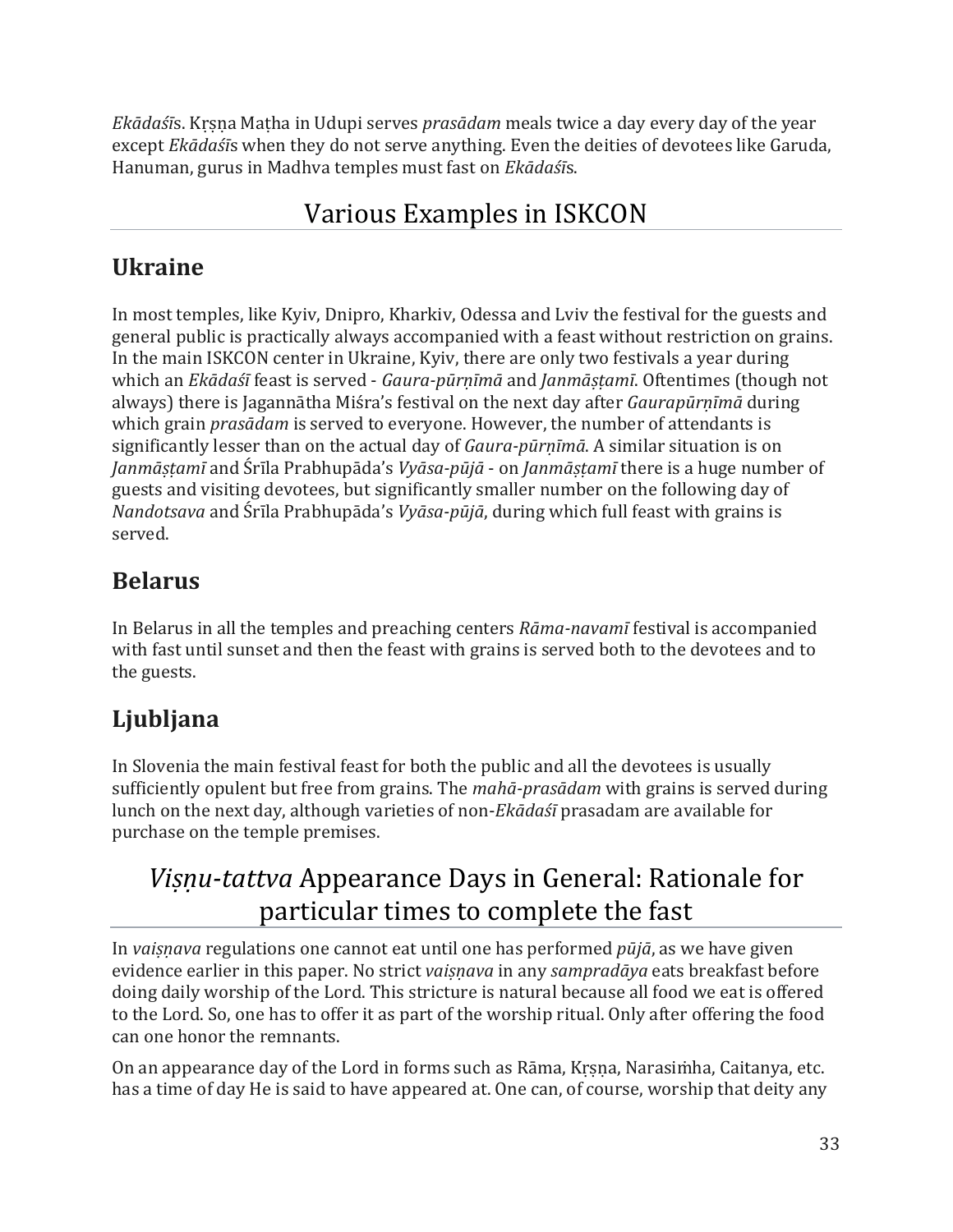time on any day. But we specially worship that form of the Lord on the particular anniversary day **and time**, that He appeared. It is therefore only natural that one would take *prasādam* **only** after that time. For example, Lord Kṛṣṇa appeared at midnight. How can one justify worshiping Him on His appearance day to celebrate that appearance date and time before midnight? Thus, His special appearance worship is concluded only after midnight, which is the time He appeared.

Nanda Mahārāja had the festival for Lord Kṛṣṇa's birth the next day on *Nandotsava*. So, the feasting was then and this practice coincides with the idea of fasting a full day and breaking the fast the next day. But at the very least, a *vaiṣṇava* must wait till the Lord has appeared i.e. midnight. Normally *vaiṣṇavas* of all *sampradāyas*, if not fasting till the next day, will wait for the special worship of the Lord in that form to be concluded which means at His appearance time and then honor His *prasādam*.

So, after midnight for Kṛṣṇa, after dusk for Narasiṁha, after noon for Rāma, after dusk (upon the moonrise) for Lord Caitanya, we take *prasādam*. But the point is that one should not just sit around and wait for that time and then eat. One must worship the Lord in that particular form and then after worship one can honor the *prasādam* of that worship.

# Conclusion

# <span id="page-33-1"></span><span id="page-33-0"></span>**The Overall Ambiguity**

### *Śāstric statements and modern practice*

<span id="page-33-2"></span>As explained earlier in this paper, according to *śāstra*, *viṣṇu-tattva* (and even *Śiva-rātrī*) appearance days have a full day of fasting, sunrise to sunrise. On *Ekādaśī*s one has to fast for three nights, the night of *Daśamī*, the full day of *Ekādaśī* and after breaking the fast on *Dvādaśī* no other meal that day either. So, we modern day *vaiṣṇavas* are far from following *śāstric* fasting rules. We do not find Śrīla Prabhupāda giving such rules. Nor does he say or write that he has made a special adjustment in these *śāstric* rules just for his followers, because, as we have noted, these strict rules are not generally followed in Gauḍīya Maṭhas, or by other *Vaiṣṇava-sampradāyas*. We note that according to the interviews, in at least some Gauḍīya Maṭhas they complete the fast with either grains or *anukalpa*, but in either case they do a full fast until the appearance of the personality.

### <span id="page-33-3"></span>*Śrīla Prabhupāda's written statements, oral instructions, and practices*

Earlier in this paper, there is evidence of the fact that although Śrīla Prabhupāda would instruct in letters, lectures, and conversations to fast on *Rāma-navamī* until the evening, in practice he would tell devotees to serve a regular, grain feast at mid-day. Thus, adherence solely to his written and transcribed instructions would deprive us of fidelity to what he actually did. Furthermore, as both a fast until mid-day or evening is a reduction of the *śāstric* protocol, there seems to be flexibility in application of how long to fast. Also, even when he wrote about completing a vow (breaking the fast) on Gaura Pūrṇīmā with only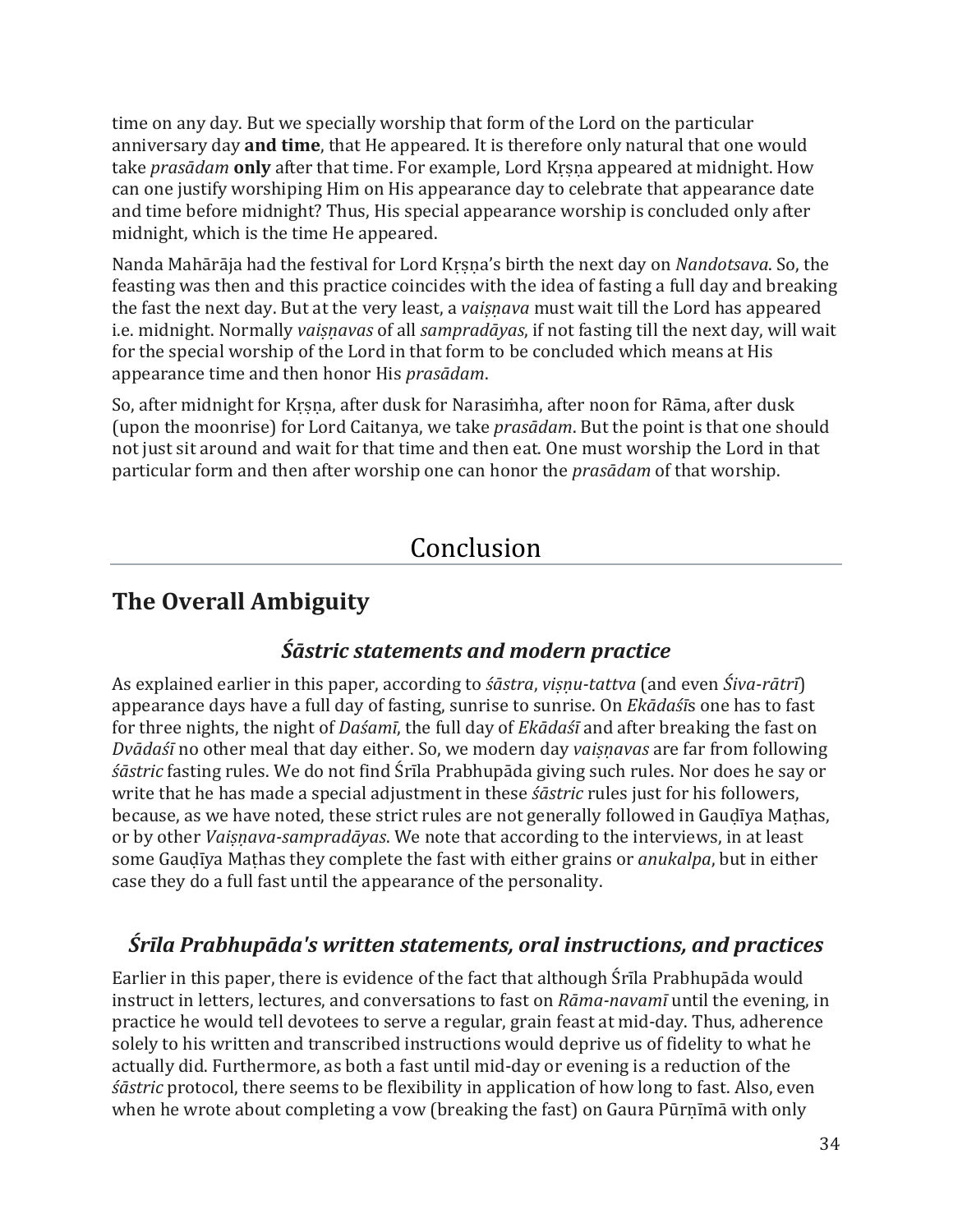*Ekādaśī* type *prasādam*, in practice he had full grain feasts as indicated earlier in this paper. Thus, there seems to be flexibility in application of what types of *prasādam* are suitable to take at the completion of the fast.

# <span id="page-34-0"></span>**Recommendation**

### *General principles:*

<span id="page-34-1"></span>The length of the fast on *Rāma-navamī* (and similar *viṣṇu-tattva* appearance days, such as *Balarāma-pūrṇīmā*) and the nature of the *prasādam* served (grains or *anukalpa*) should follow Śrīla Prabhupāda's mood. His mood is primarily that of preaching and engaging everyone in celebrating Kṛṣṇa consciousness. Our main times for large *sādhu-saṅga*, both of our ISKCON members and the general public, are on major festival days. The majority of those festival days are *viṣṇu-tattva* appearance days. On those days Śrīla Prabhupāda would generally arrange for gorgeous worship, large *kīrtanas*, dramas, readings, classes, and so forth. He would also arrange for an opulent feast, served at a time related to the appearance of that *avatāra* and a time when people would attend. If we follow a program on *viṣṇu-tattva* appearance days of fasting sunrise to sunrise, or if we serve austere (or very unusual) *prasādam*, we will be limited both in attracting the public and "to bring the members of the Society together with each other and nearer to Krsna, the prime entity." Because whatever local *brāhmaṇa* leaders and spiritual masters decide to offer the devotees and the public in terms of type of *prasādam* and time of fast completion (as long as the Lord is first worshiped when he appears) does not break a fast, thus both the strict injunctions of *śāstra* and application to time, place, and circumstance can be fulfilled.

### *Our recommendation for ISKCON leaders:*

<span id="page-34-2"></span>On *Rāma-navamī* and similar *viṣṇu-tattva* appearance days such as *Balarāma-pūrṇīmā*, we suggest fasting until the Lord is worshiped at the appearance time of the *avatāra*, if known. As explained earlier in this paper, Rāmacandra appeared at noon. If the appearance time is not known, fasting can be completed at noon or later, after a special worship of the Lord. The special worship can be the offering and *ārātrika* which are performed normally in that ISKCON center at that time, with worship of the particular *avatāra* who is appearing. If that *avatāra* is not normally on the altar, the *avatāra* can be worshiped through the main Deity or a visiting Deity of devotees in the area. Generally, additional or more opulent food preparations will be offered, and guests will be invited to participate. Such details are at the discretion of local leaders. The type of *prasādam* served to complete the fasting vow may be grains or *anukalpa*. Both the timing of completing the fast and the type of *prasādam* served should be based on what would most facilitate the enthusiastic participation of the local community of devotees and the maximum outreach effect regarding the general public.

### *Our recommendations for ISKCON members:*

<span id="page-34-3"></span>*Śāstra* (*Hari-bhakti-vilāsa* 12.100) states that eating what our guru or *brāhmaṇas* offer us does not break a fast. Therefore, following Śrīla Prabhupāda's general orders to preach and the local leaders' considerations of time, place, and circumstances allows us both to fully fast according to *śāstra* and fully push on Śrīla Prabhupāda's mission according to time, place, and circumstances. The vow of fasting may be completed anytime after the worship